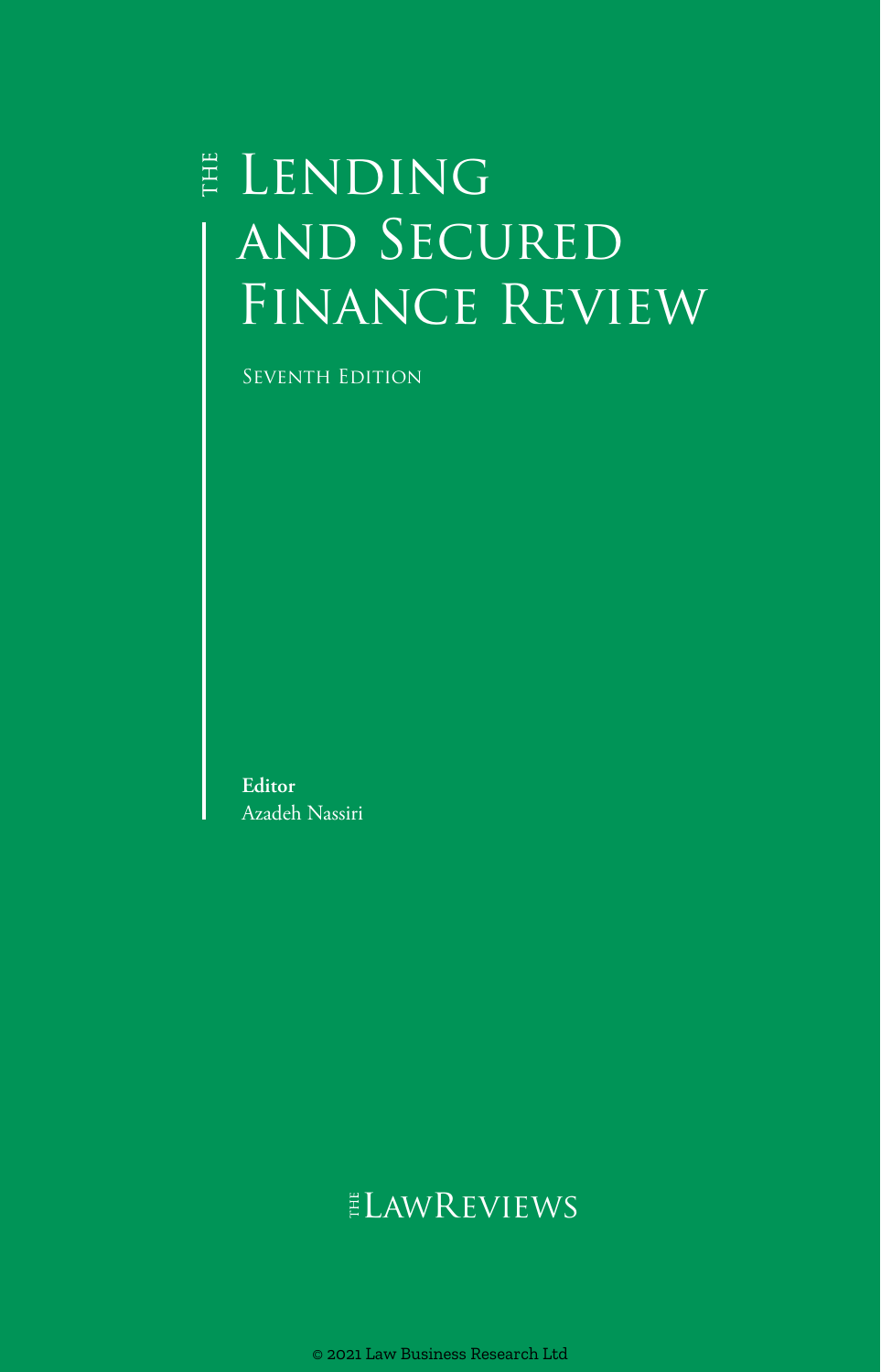# E LENDING and Secured FINANCE REVIEW

Seventh Edition

Reproduced with permission from Law Business Research Ltd This article was first published in July 2021 For further information please contact Nick.Barette@thelawreviews.co.uk

**Editor** Azadeh Nassiri

# ELAWREVIEWS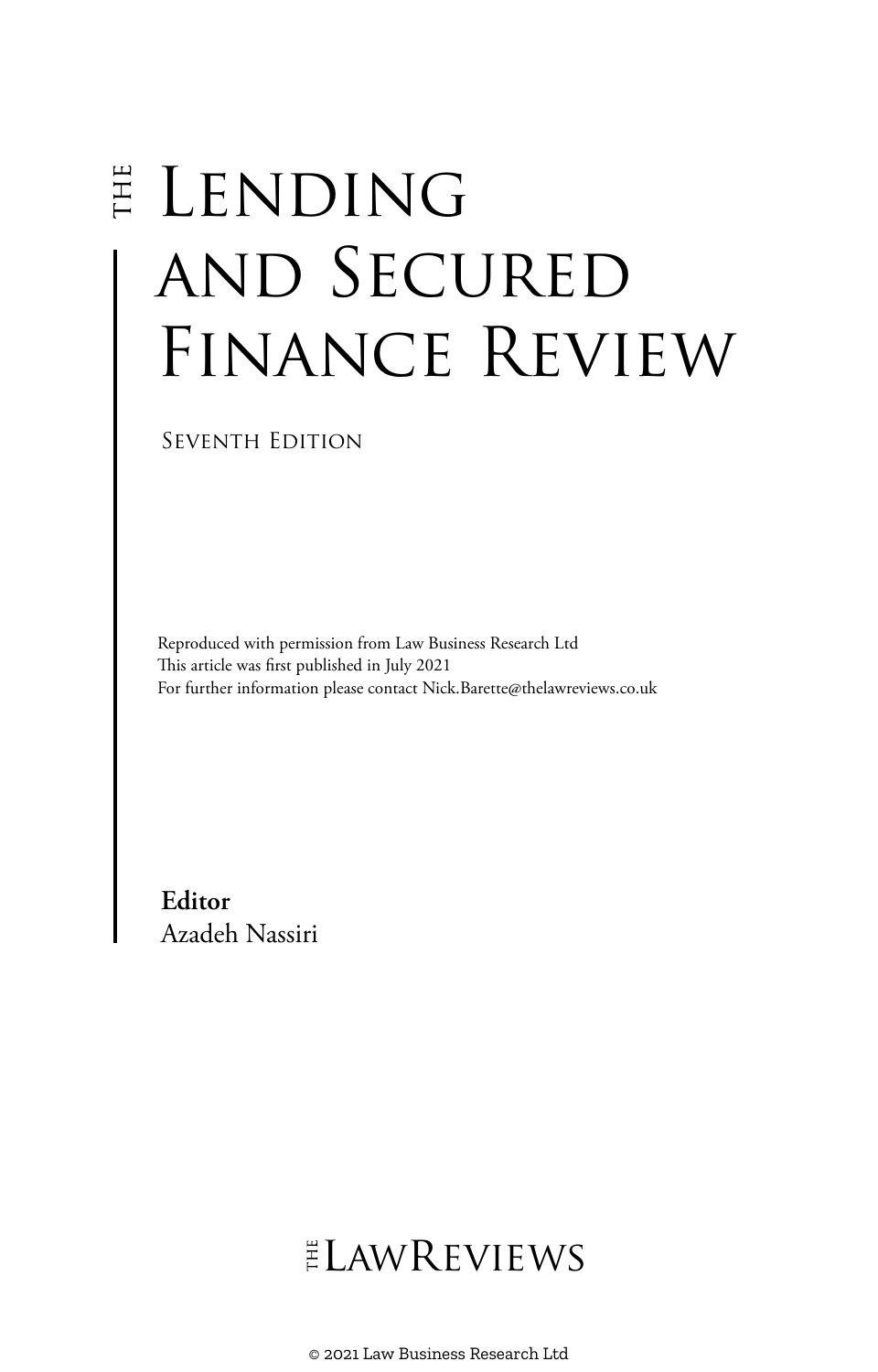#### PUBLISHER Clare Bolton

# HEAD OF BUSINESS DEVELOPMENT Nick Barette

# TEAM LEADERS Jack Bagnall, Joel Woods

# BUSINESS DEVELOPMENT MANAGERS Katie Hodgetts, Rebecca Mogridge

BUSINESS DEVELOPMENT EXECUTIVE Olivia Budd

> RESEARCH LEAD Kieran Hansen

### EDITORIAL COORDINATOR Gavin Jordan

PRODUCTION AND OPERATIONS DIRECTOR Adam Myers

> PRODUCTION EDITOR Martin Roach

# SUBEDITOR Krystal Woods

### CHIEF EXECUTIVE OFFICER Nick Brailey

Published in the United Kingdom by Law Business Research Ltd, London Meridian House, 34–35 Farringdon Street, London, EC4A 4HL, UK © 2021 Law Business Research Ltd www.TheLawReviews.co.uk

No photocopying: copyright licences do not apply. The information provided in this publication is general and may not apply in a specific situation, nor does it necessarily represent the views of authors' firms or their clients. Legal advice should always be sought before taking any legal action based on the information provided. The publishers accept no responsibility for any acts or omissions contained herein. Although the information provided was accurate as at June 2021, be advised that this is a developing area. Enquiries concerning reproduction should be sent to Law Business Research, at the address above. Enquiries concerning editorial content should be directed to the Publisher – clare.bolton@lbresearch.com

# ISBN 978-1-83862-800-0

Printed in Great Britain by Encompass Print Solutions, Derbyshire Tel: 0844 2480 112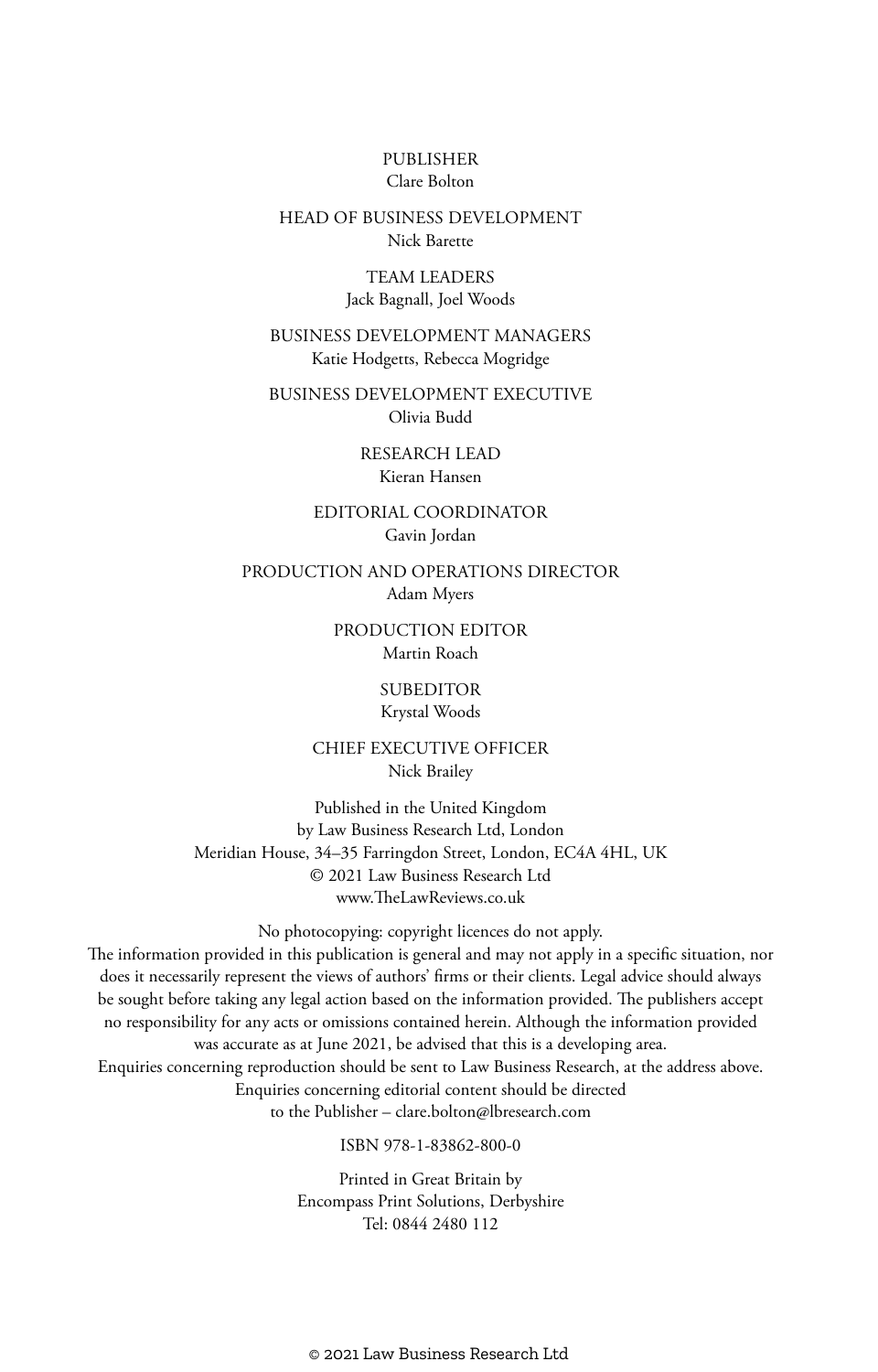# ACKNOWLEDGEMENTS

The publisher acknowledges and thanks the following for their assistance throughout the preparation of this book:

# ADVOKATFIRMAET BAHR AS

ALLEN & OVERY

ALUKO & OYEBODE

BREDIN PRAT

# CMS PASQUIER CIULLA MARQUET PASTOR SVARA GAZO

DE BRAUW BLACKSTONE WESTBROEK

GOODMANS LLP

HENGELER MUELLER, PARTNERSCHAFT VON RECHTSANWÄLTEN MBB

LEE AND LI, ATTORNEYS-AT-LAW

LENZ & STAEHELIN

MORI HAMADA & MATSUMOTO

PAUL, WEISS, RIFKIND, WHARTON & GARRISON LLP

PEKIN & PEKIN LAW FIRM

PINHEIRO NETO ADVOGADOS

SLAUGHTER AND MAY

SYCIP SALAZAR HERNANDEZ & GATMAITAN

TRAVERS THORP ALBERGA

URÍA MENÉNDEZ ABOGADOS, SLP

WOLF THEISS RECHTSANWÄLTE/ATTORNEYS-AT-LAW

YKVN LLC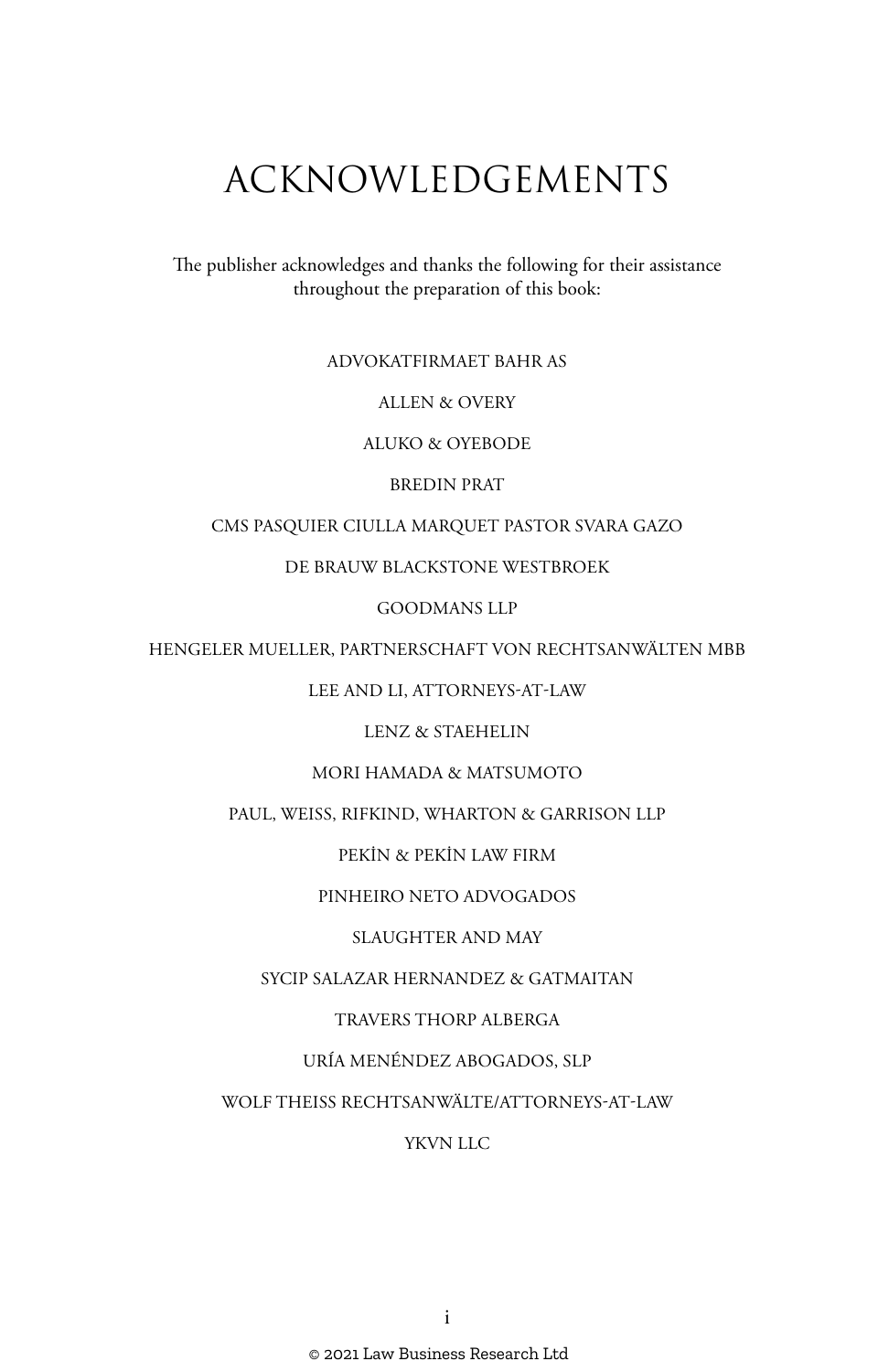# CONTENTS

| Azadeh Nassiri |                                                                                                                       |  |
|----------------|-----------------------------------------------------------------------------------------------------------------------|--|
| Chapter 1      | Leopold Höher                                                                                                         |  |
| Chapter 2      | Bruno Balduccini, Lucas Cassoli Bretones and Felipe Takehara                                                          |  |
| Chapter 3      | Jean E Anderson, David Wiseman, David Nadler, Carrie B E Smit,<br>Caroline Descours, Kyle Gerow and Cathy Costa-Faria |  |
| Chapter 4      | Agnes Molnar and Richard Mansi                                                                                        |  |
| Chapter 5      | Azadeh Nassiri, Kathrine Meloni and Rhiannon Singleton                                                                |  |
| Chapter 6      | Karine Sultan, Yves Rutschmann, Jessica Chartier, Béna Mara and Gaël Rivière                                          |  |
| Chapter 7      | Christian Schmies, Nikolaus Vieten and Jens Wenzel                                                                    |  |
| Chapter 8      | Peter Lake                                                                                                            |  |
| Chapter 9      | Hiroki Aoyama and Yuki Matsuda                                                                                        |  |
| Chapter 10     | Henri Wagner and François Guillaume de Liedekerke                                                                     |  |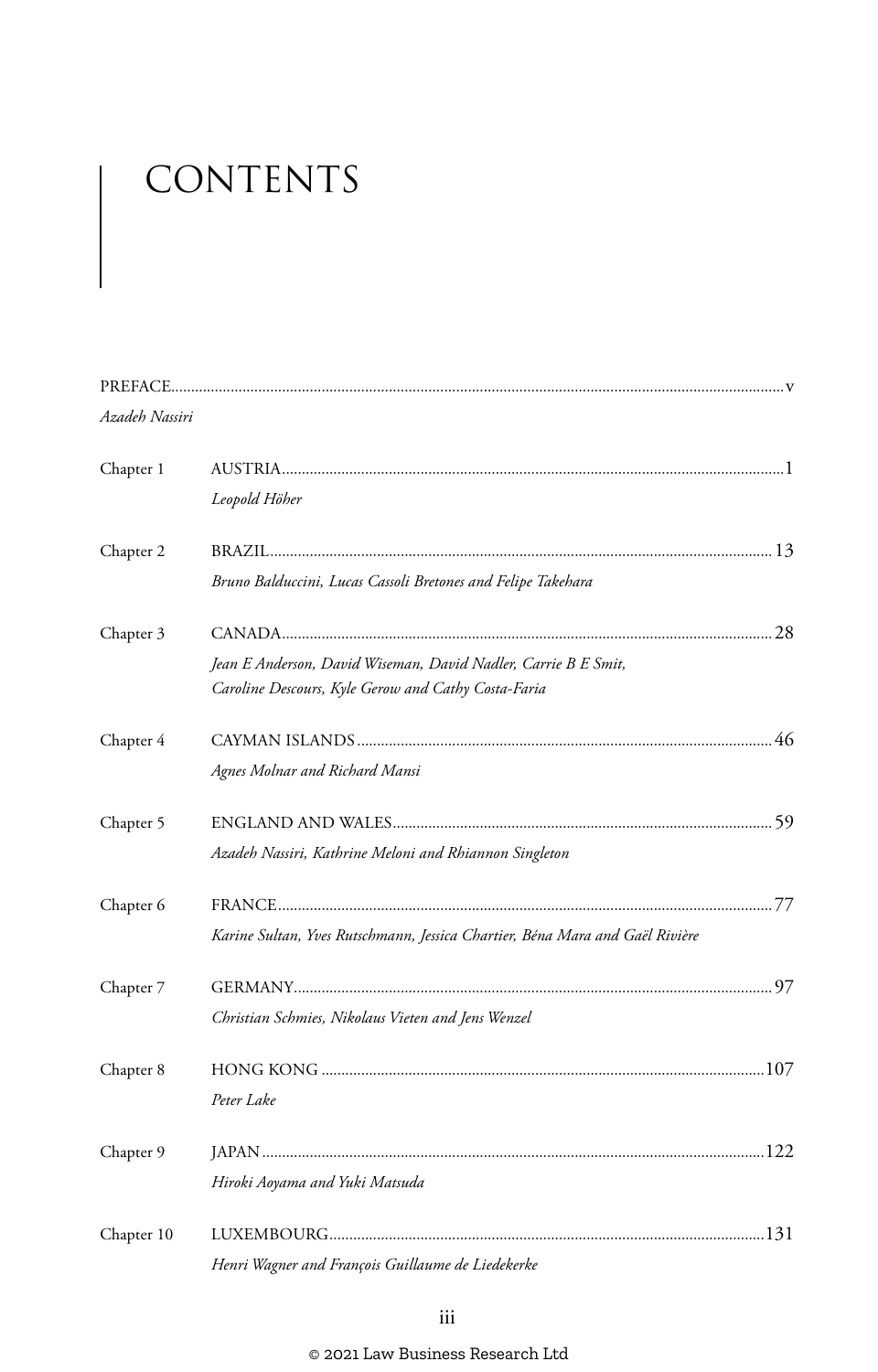| Chapter 11 |                                                                                               |  |
|------------|-----------------------------------------------------------------------------------------------|--|
|            | Olivier Marquet and Marine Tarditi                                                            |  |
| Chapter 12 |                                                                                               |  |
|            | Menno Stoffer and Ryanne Elkerbout-Kok                                                        |  |
| Chapter 13 |                                                                                               |  |
|            | Kofo Dosekun, Oludare Senbore, Ozioma Agu, Oluwatamilore Oluwalaiye and<br>Oluwaseun Ayansola |  |
| Chapter 14 |                                                                                               |  |
|            | Ida Windrup, Audun Nedrelid and Markus Nilssen                                                |  |
| Chapter 15 |                                                                                               |  |
|            | Vicente D Gerochi IV and Camille Angela M Espeleta-Castillo                                   |  |
| Chapter 16 |                                                                                               |  |
|            | Ángel Pérez López, Pedro Ravina Martín and Blanca Arlabán Gabeiras                            |  |
| Chapter 17 |                                                                                               |  |
|            | Patrick Hünerwadel, David Ledermann and Marcel Tranchet                                       |  |
| Chapter 18 |                                                                                               |  |
|            | Abe Sung and Mark Yu                                                                          |  |
| Chapter 19 |                                                                                               |  |
|            | Eda Beltan, Göksu Gökay and Beril Çetin                                                       |  |
| Chapter 20 |                                                                                               |  |
|            | Monica K Thurmond                                                                             |  |
| Chapter 21 |                                                                                               |  |
|            | Duong Thu Ha, Pham Minh Thang and Vu Dieu Huyen                                               |  |
| Appendix 1 |                                                                                               |  |
| Appendix 2 |                                                                                               |  |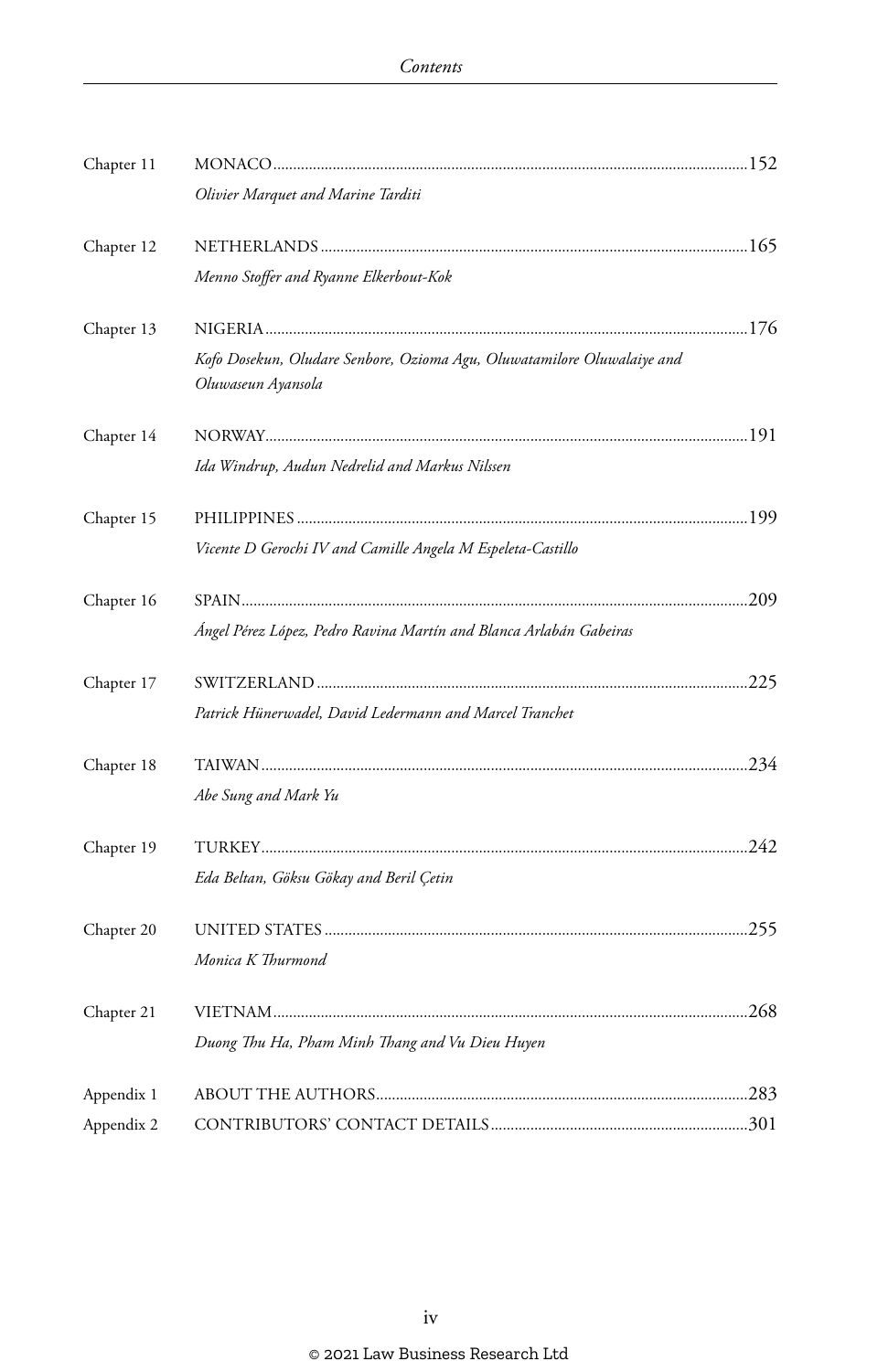# PREFACE

This seventh edition of *The Lending and Secured Finance Review* contains contributions from leading practitioners in 21 different countries, and I would like to thank each of the contributors for taking the time to share their expertise on the developments in the corporate lending and secured finance markets in their respective jurisdictions, and on the challenges and opportunities facing market participants. I would also like to thank our publishers without whom this review would not have been possible.

I hope that the commentary that follows will serve as a useful source for practitioners and other readers.

#### **Azadeh Nassiri**

Slaughter and May London June 2021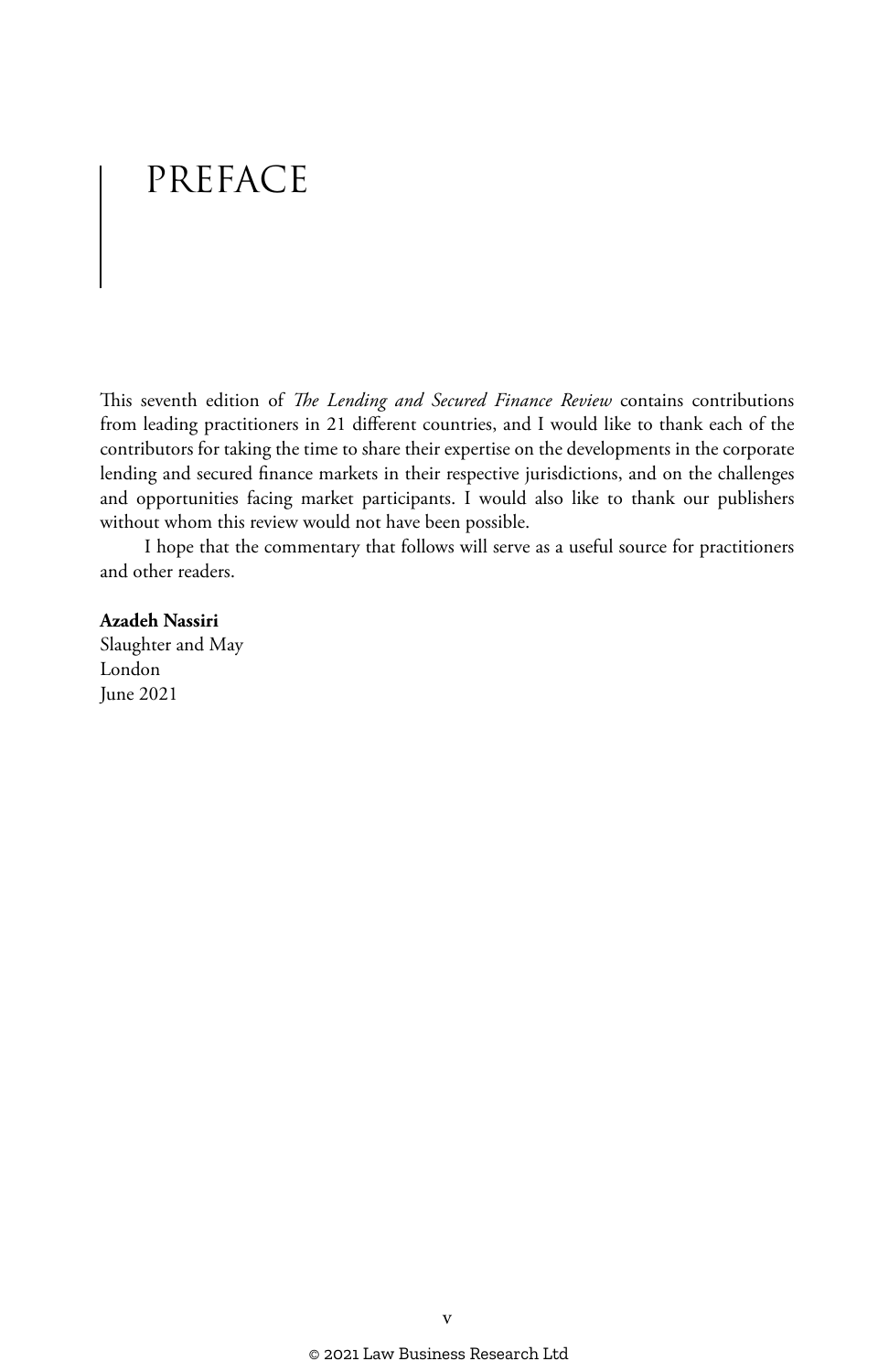**Chapter 1**

# NIGERIA

*Kofo Dosekun, Oludare Senbore, Ozioma Agu, Oluwatamilore Oluwalaiye and Oluwaseun Ayansola*<sup>1</sup>

# **I OVERVIEW**

Over the past two years, as Nigeria grapples with the economic challenges arising from the global recession of 2018 and the covid-19 pandemic, Nigeria's fiscal and monetary regulators have sought to deploy a number of economic and regulatory tools or interventions with the objective of stabilising the economy, facilitating and improving access of the real sector of the Nigerian economy to credit and job creation. The Central Bank of Nigeria has been a major driver of this, reform and activities and some of the examples of the actions taken include interventions in the domestic gas and healthcare sectors.

In August 2020, the Central Bank of Nigeria (CBN), whose mandates includes the performance of major developmental functions that are focused on the key sectors of the Nigerian economy (i.e., financial, agricultural and industrial sectors) released the Framework for the Implementation of Intervention Facility for the National Gas Expansion Programme (the Programme). The total size of the Programme facility made available by the CBN is 250 billion naira, and facilities disbursed pursuant to the Programme are to be repaid by 31 December 2030.

The CBN also introduced a 100 billion naira credit support intervention for the healthcare industry to provide credit to Nigerian pharmaceutical companies and other healthcare value chain players that intend to build or expand their capacity.<sup>2</sup> The Federal Ministry of Finance has also provided 102.5 billion naira in resources for direct interventions in the country's healthcare sector in addition to waiving import duty and value added tax on critical medical equipment and supplies.

The CBN further introduced the 50 billion naira Targeted Credit Facility (TCF)<sup>3</sup> as a stimulus package to support households and micro, small and medium enterprises (MSMEs) affected by the pandemic. Eligible activities under the scheme include agricultural value chain activities, hospitality (accommodation and food services), manufacturing/value addition among others. Furthermore, the CBN granted an extension of moratorium by one year on

<sup>1</sup> Kofo Dosekun is the chair, Oludare Senbore is a partner and Ozioma Agu, Oluwatamilore Oluwalaiye and Oluwaseun Ayansola are associates at Aluko & Oyebode.

<sup>2</sup> CBN Guidelines for the Operations of the N100 Billion Credit Support for the Healthcare Sector, www.cbn.gov.ng/Out/2020/FPRD/healthcareintervention.pdf.

<sup>3</sup> CBN Guidelines for the Implementation of the N50 Billion Targeted Credit Facility, www.cbn.gov.ng/Out/2020/FPRD/N50%20Billion%20Combined.pdf.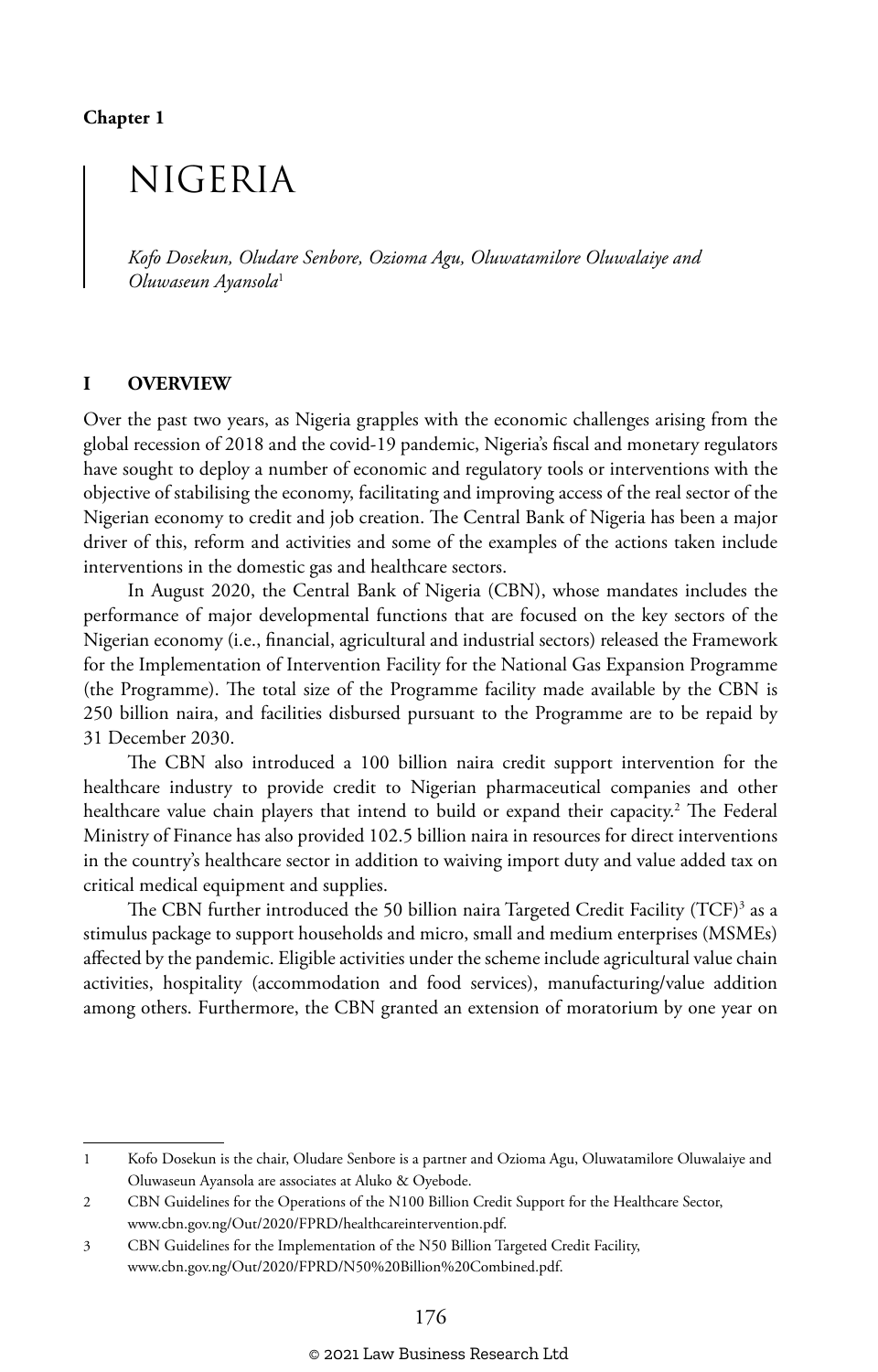all principal repayments on all CBN intervention facilities effective on 1 March 2020.<sup>4</sup> The CBN also directed that interest rates applicable on all CBN intervention facilities be reduced from 9 per cent to 5 per cent per annum for one year, effective on 1 March 2020.

The CBN continues to maintain the existing intervention facilities to facilitate quick economy recovery across the industries that drive the economy. Also, there is a steady increase in the number of companies leveraging the access to some of these developmental intervention facilities provided by the CBN. In particular, the differentiated cash reserves requirement facility (DCRR), which is a special facility regulated by the CBN and provided from the cash reserves held with the CBN on behalf of financial institutions, has been utilised by key players in the industrial space to finance at a single interest rate the development of a variety of projects. The DCRR was utilized for a gas-fired power plant to provide reliable and sustainable power to an industrial manufacturing company and for the development and construction of an iron ore mining project.

### **II LEGAL AND REGULATORY DEVELOPMENTS**

#### **i Recent reforms**

#### *The Companies and Allied Matters Act 2020*

On 7 August 2020, the President of the Federal Republic of Nigeria signed into law the Companies and Allied Matters Act, 2020 (the CAMA 2020). The CAMA 2020 repeals the Companies and Allied Matters Act, 1990, which had been in force for the past 30 years. One of the major implications of the CAMA 2020 on secured lending transactions is the mode of execution of documents. A company seal is no longer a mandatory requirement under the CAMA. Where a company chooses to have a common seal or continues to use its existing company seal, the design and use of the seal shall be regulated by the company's articles, and the name of the company shall be engraved in the seal. Therefore, a company may validly execute a document as a deed, without affixing a common seal, if the document is executed by (1) a director and the company secretary; (2) at least two directors of the company; or (3) by a director of the company in the presence of at least one witness who shall attest the signature. Documents or proceedings (other than deeds) that require authentication by a company, may be signed by a director, secretary, or other authorised officer of the company. The CAMA 2020 also recognises the use of electronic signatures as due authentication of documents or proceedings by a company.

The CAMA 2020 also introduces provisions for netting arrangements, which confirms the enforceability of netting arrangements against an insolvent party, and, where applicable, a guarantor or other person providing security for a party. Provisions of a netting arrangement under qualified financial contracts shall not be affected by any applicable insolvency law limiting the right to set-off or net-out obligations, payment amounts, or values owed between an insolvent party and another party.

<sup>4</sup> CBN Policy Measures in Response to COVID-19 Outbreak and Spillovers, www.cbn.gov.ng/Out/2020/FPRD/CBN%20POLICY%20MEASURES%20IN%20RESPONSE%20 TO%20COVID-19%20OUTBREAK%20AND%20SPILLOVERS.pdf.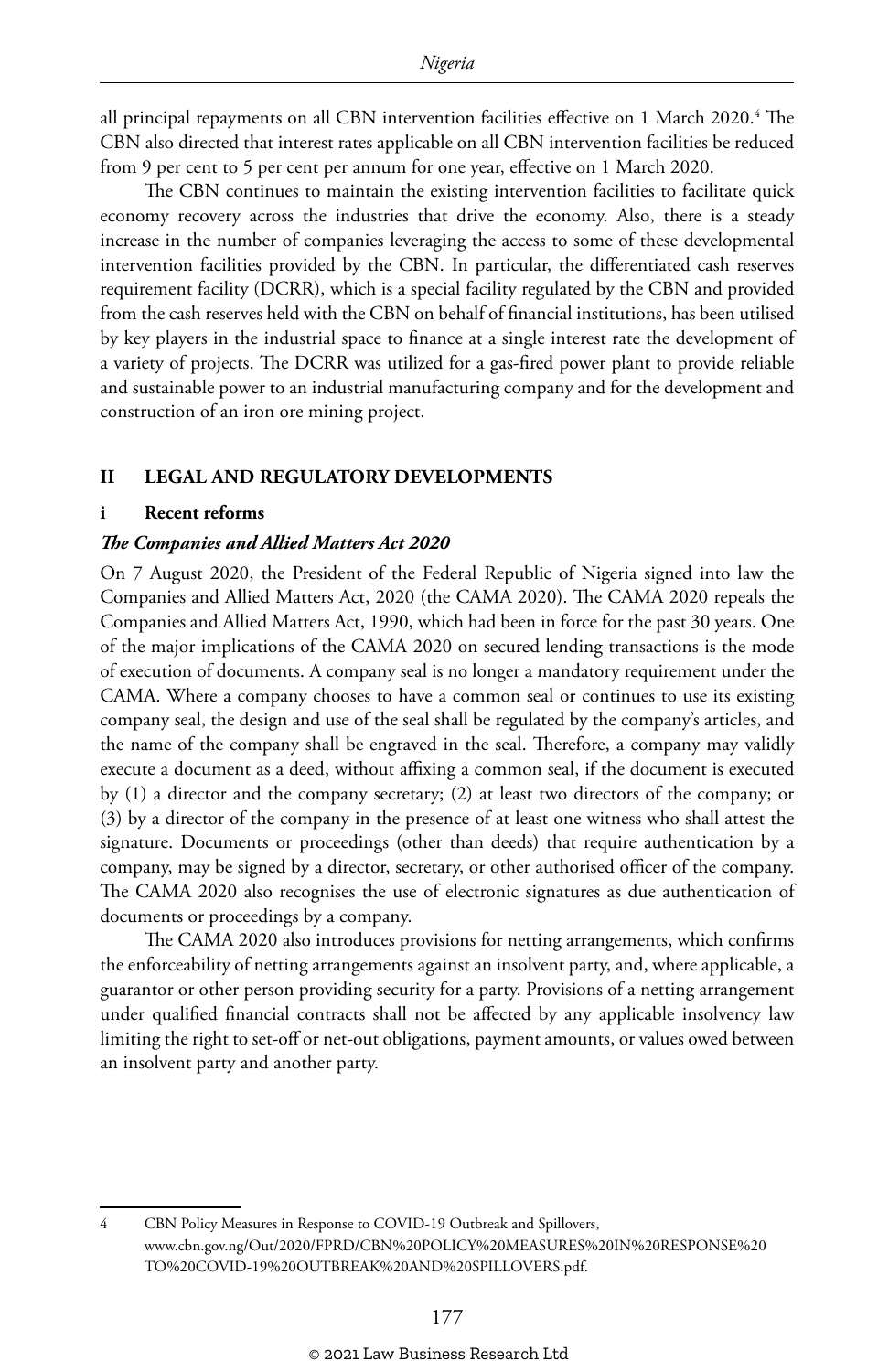The CAMA 2020 has also introduced new insolvency proceedings such as administration and company voluntary arrangements, and thus both secured and unsecured lenders need to pay particular attention to the nature of their rights, powers and the new statutory protections that a company facing financial difficulties may seek to take advantage of.

The CAMA 2020 and the subsequent Companies Regulations 2021 have also significantly reduced transaction costs for secured lenders. Under the CAMA 1990, the cost of registration of charges was 1 per cent and 2 per cent of the secured amount for private and public companies respectively. The CAMA 2020 has significantly reduced the aforesaid cost of registration to 0.35 per cent of the secured amount. It is important to also note that particulars of any negative pledge must be noted at the companies' registry and will constitute constructive notice to any subsequent holder of a charge, which is a departure from the previous situation where registration did not constitute constructive notice.

# **ii The Banks and Other Financial Institutions Act 2020**

The Banks and Other Financial Institutions Act 2020 (BOFIA 2020)<sup>5</sup> was signed into law on Thursday, 12 November 2020. The BOFIA 2020 repeals the Banks and Other Financial Institutions Act (BOFIA 1991).<sup>6</sup>

The BOFIA 2020 has among other things expanded the definition of 'banking business' (which was previously limited to receiving deposits, paying or collecting cheques and provision of finance) to include the provision of finance consultancy and advisory services relating to corporate and investment matters, making or managing investments on behalf of any person whether businesses are conducted digitally, virtually or electronically only or other business as the governor of the CBN may, by an order published in the Gazette, designate as a banking business.

The BOFIA 2020 has also expanded the definition of other financial institutions to include credit bureaus, international money transfer services, mortgage refinance, mortgage guarantee, financial holding company or payment service providers and businesses whose principal objects include factoring (regardless of whether the businesses are conducted digitally, virtually or electronically).

The implication of these expanded definitions is to bring a wide variety of financial services companies, businesses and activities under the regulatory oversight of the CBN. This will subject all of these businesses and activities, such as payment service companies and financial holding companies, to additional regulatory compliance obligations that may be imposed by the CBN.

Another key feature of the reform brought under the BOFIA 2020 is its recognition and protection of netting agreements. It should be noted that in relation to banks and OFIs, the netting provisions in BOFIA 2020 will take precedence over the netting provisions in the Companies and Allied Matters Act 2020. The triggers for netting under BOFIA 2020 are where: (1) the license is revoked; (2) the bank is wound up; and (3) a liquidator is appointed.

Furthermore, the BOFIA 2020 has expanded the rescue tools for failing banks and has empowered the CBN so that it may employ any one of the following tools to rescue a failing bank:

<sup>5</sup> No. 183, Federal Republic of Nigeria Official Gazette, No. 163, Vol 107, 2020.

<sup>6</sup> Cap. B3, LFN 2004.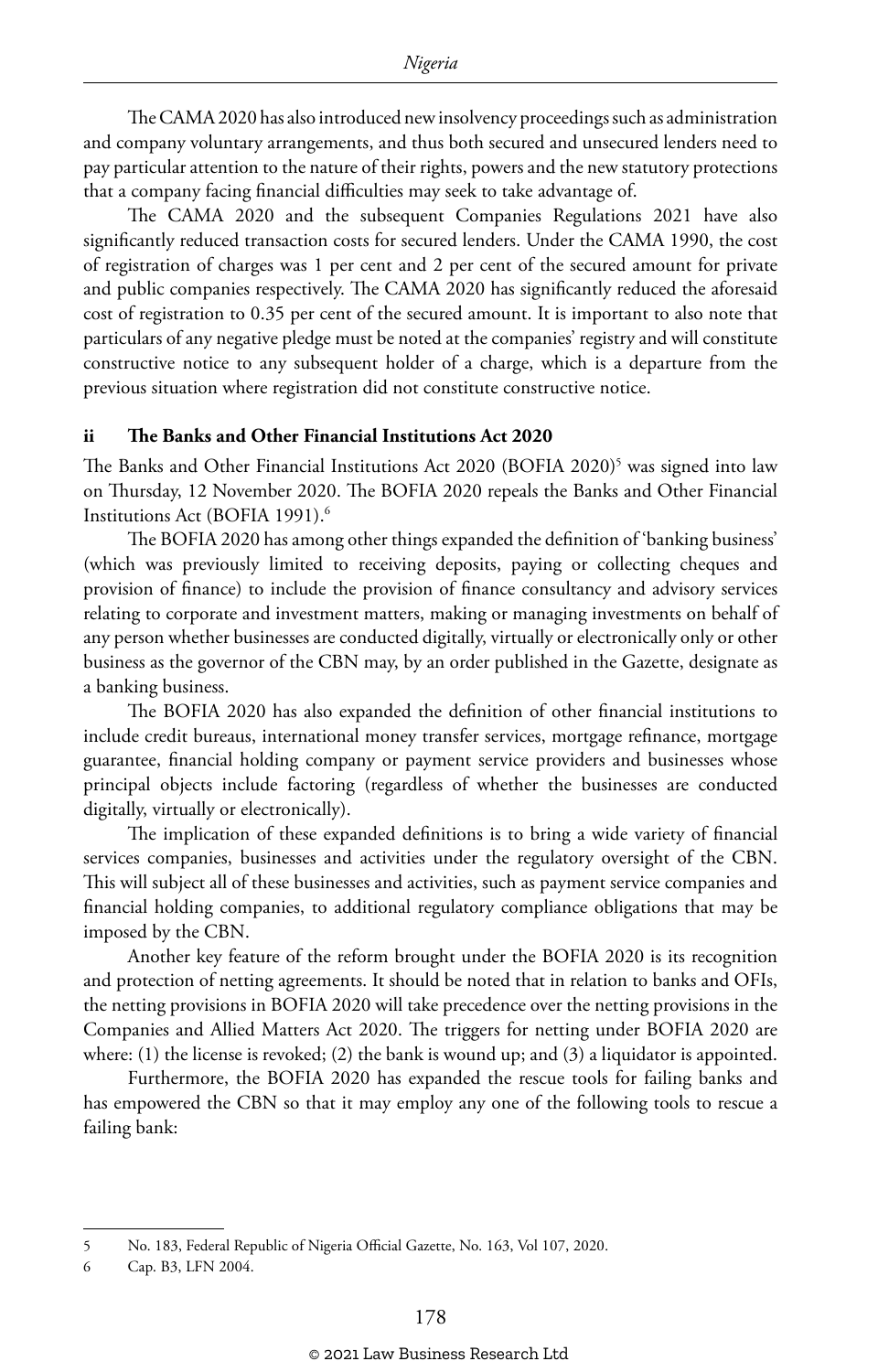- *a* suspend any payment or delivery obligations under any contract to which the bank in question is a party;<sup>7</sup>
- *b* transfer part or the whole of the banking business to third party private purchasers or employ any other intervention tool that the CBN considers appropriate;<sup>8</sup>
- *c* acquire the shares of any failing bank up to a level that guarantees its control of the bank. However, the CBN must dispose of the equity investment in the failing bank at the earliest suitable time;<sup>9</sup>
- *d* issue a bail in certificate that operates to cancel, modify or suspend an eligible instrument (including judgement debts);
- transfer the assets of a bank, specialised bank or OFI to one or more private asset management vehicles; and
- *f* transfer to a purchaser, shares or other instruments of ownership issued by the bank and assets of the bank.

We note finally that the changes introduced by the BOFIA 2020 were driven by the need to close the regulatory gaps in BOFIA 1991 and to ensure that the primary statute regulating banking and other related matters Nigeria is modern and aligns with international best practices.

#### **iii The Finance Act 2020**

Further to the changes introduced by the Finance Act 2019, on 31 December 2020, the Finance Act 2020 was signed into law. The Finance Act 2020 amends various provisions in 14 tax and fiscal statutes, geared towards preventing tax evasion, enlarging the tax base in Nigeria, clarifying ambiguous tax statutes and improving general tax administration. The effective date of the Finance Act 2020 is 1 January 2021.

The Finance Act 2020, among other things, limits the categories of agricultural companies that would enjoy tax exemption on interest income for loans to only companies engaged in 'primary agricultural production' as defined under the Finance Act 2020. In addition, the moratorium on these loans must not be less than 12 months.

The Finance Act 2020 also resolved the debate about the power of the Minister to determine the effective date of the new VAT rate introduced by the Finance Act 2019 by statutorily recognising the effective date for computation of VAT at the new rate of 7.5 per cent. The Finance Act 2020 expressly provides that the effective date for computing VAT at the rate of 7.5 per cent is 1 February 2020. The implication of this is that all invoices issued on 1 February 2020 or after are required to utilise the VAT rate of 7.5 per cent.

The Finance Act 2020 has also revised the definition of taxable supply of goods and services. Taxable goods have been redefined to include all forms of tangible property, movable or immovable, but excludes money, securities, land and building, while taxable services are redefined to include incorporeal rights, but this excludes interests in money, securities, land and building. The revised definitions were instructive to clarify that VAT is not payable on the sale of shares, securities or land, as this was not made clear under the Finance Act 2019.

Both the Nigerian Export Processing Zone Act and Oil and Gas Export Processing Free Zone Act were also amended to make their provisions subject to the provisions of the

<sup>7</sup> Section 34(2)(b) of BOFIA 2020.

<sup>8</sup> Section 34(2)(h) and (i) of BOFIA 2020.

<sup>9</sup> Section 34(3) of BOFIA 2020.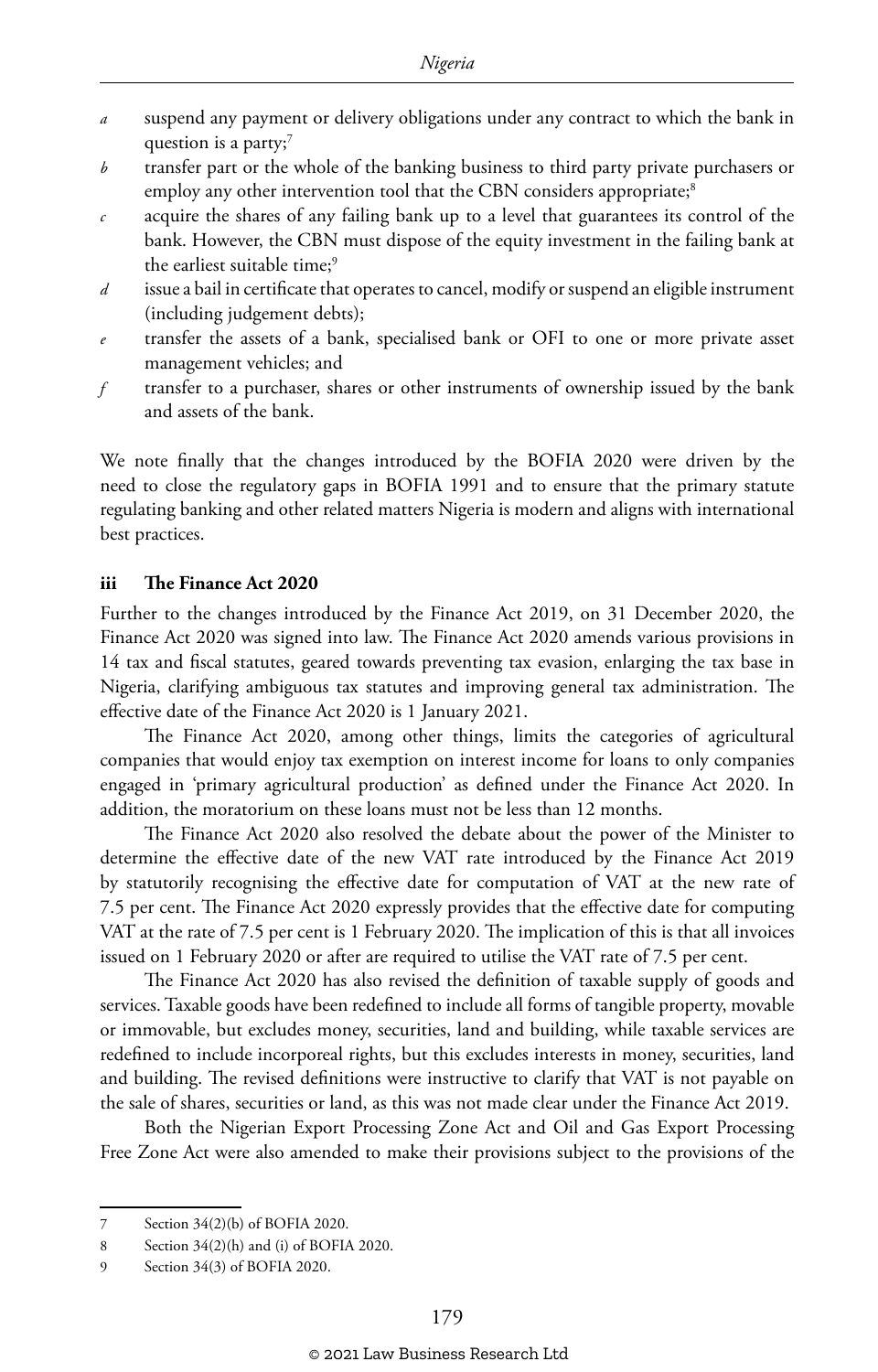Banks and Other Financial Institutions Act and to mandate companies in the zones to file companies income tax returns in compliance with Section 55 of the Companies Income Tax Act.10

Another significant provision introduced by the 2020 Finance Act is the significant economic presence rule. This is discussed in Section III.

# **iv The CBN Guidelines on Global Standing Instructions (GSI)**

On 13 July 2020, the CBN issued the Guidelines on the Global Standing Instruction for Individuals (the GSI Guidelines). The Guidelines took effect from 1 August 2020. The CBN through the GSI Guidelines seeks facilitate an improved loan repayment culture, reduce non-performing loans, watch-list consistent loan defaulters and enhance loan recovery across the Nigerian banking industry.

The borrower must have executed a GSI mandate in favour of the participating financial institution (PFI) to come under the GSI Guidelines. Thus, execution of the GSI mandate is likely to be inserted in the standard offer letters of most PFIs and made a condition precedent to disbursement. Pursuant to the GSI Guidelines, in the event of default, the PFI may, as a last resort and without recourse to the borrower, recover past due obligations (principal and accrued interests only, excluding any penal charges) from a defaulting borrower through a direct set-off from deposits or investments held in the borrower's accounts with any other PFI.

To be eligible, a PFI must:

- *a* be a financial institution duly licensed by the CBN;
- *b* have adequate information technology infrastructure to meet all the connectivity and protocol requirements at Nigeria Inter-Bank Settlement System Plc (NIBSS) and CBN;
- *c* provide access to customers' NUBAN accounts; and
- *d* execute the GSI Master Agreement with NIBSS with a copy sent to CBN.

It should be noted that the GSI can only be triggered for the purpose of recovering loans (principal sums and interest only) granted to natural persons (individuals) and may be triggered in respect of savings accounts, current accounts, domiciliary accounts, investment or deposit accounts, and electronic wallets (whether held individually or jointly). The GSI Guidelines have been criticised on the basis that it cannot be validly levied against a joint account for an obligation owed by only one of the joint account holders. Unless the other joint account holder is a guarantor to the loan, the GSI cannot be validly levied against a joint account. This is, however, yet to be tested in court, and it is not certain the approach the Nigerian courts will take on this issue.

We note also that the biometric verification number (BVN) system shall be used to track linked accounts in other financial institutions. The GSI Guidelines, however, provide that where a borrower's BVN is not linked to any of the qualifying account types listed above, the account will be 'watch-listed'.

### **v The CBN Guidelines on Payment Service Banks**

On 27 August 2020, the CBN issued the guidelines for the licensing and regulation of payment service banks (the Guidelines) in Nigeria. Pursuant to the Guidelines, payment service banks (PSBs), are required to have not less than 25 per cent of their financial service

<sup>10</sup> Sections 58 and 59 of Finance Act 2020.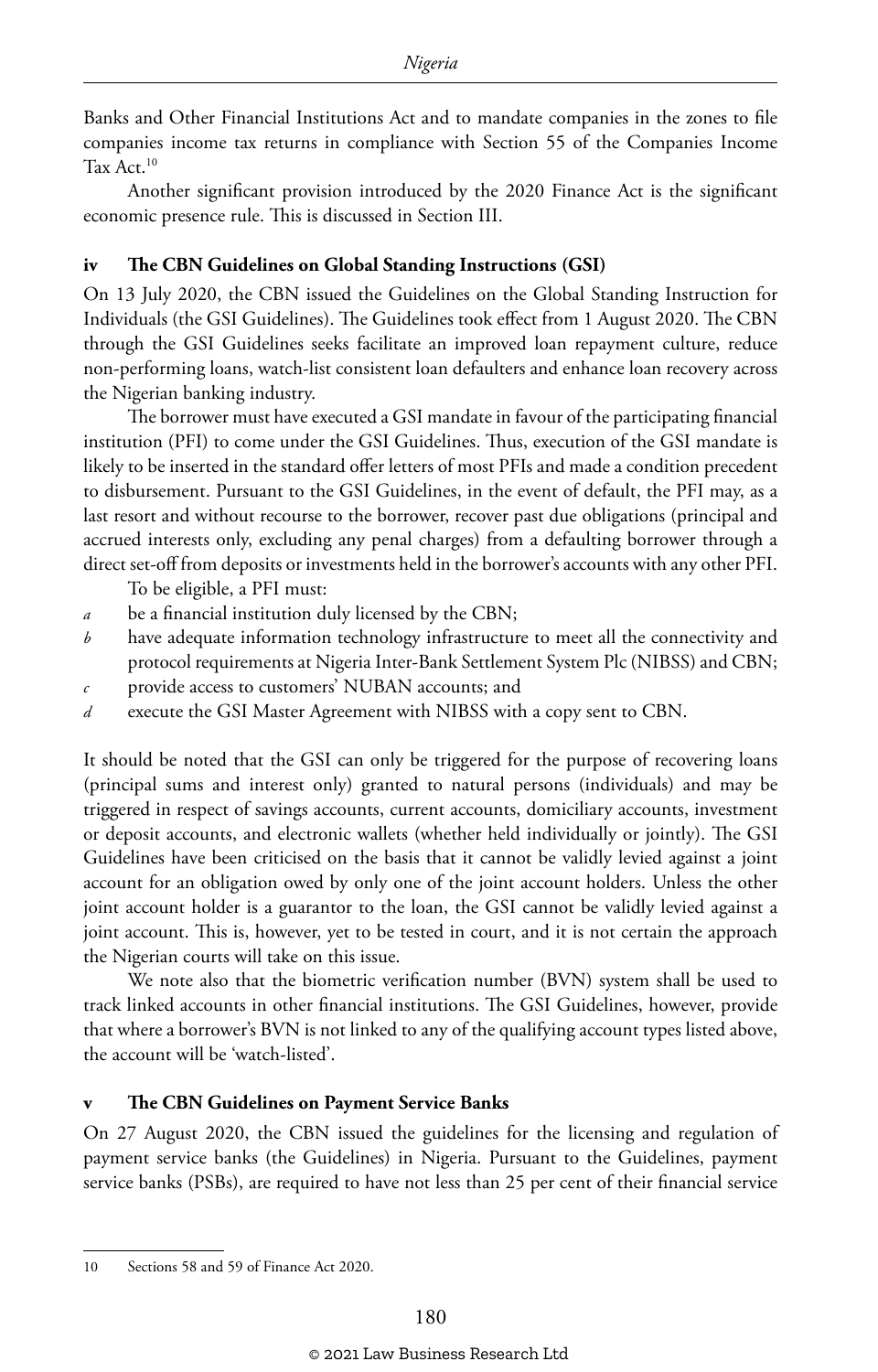touch points located in the rural areas and unbanked locations targeting financially excluded persons. The permissible activities for PSBs include: (1) accepting deposits from individuals and small businesses, which shall be covered by the deposit insurance scheme; (2) carrying out payments and remittances (including inbound cross-border personal remittances) services through various channels within Nigeria; (3) selling foreign currencies realised from inbound cross-border personal remittances to authorised foreign exchange dealers; (4) issuing debit and pre-paid cards on its name; (5) operating electronic wallets; (6) rendering financial advisory services; (7) investing in FGN and CBN securities; and (8) carrying out such other activities as may be prescribed by the CBN from time to time. PSBs are prohibited from carrying out the following activities: (1) granting any form of loans, advances and guarantees (directly or indirectly); (2) accepting foreign currency deposits; (3) dealing in the foreign exchange market except as permitted by the Guidelines; and (4) undertaking any other transaction that is not prescribed by the Guidelines.

PSBs may be set up by banking agents, telecommunications companies, postal services providers and courier companies, mobile money operators and financial holding companies among others.

The Guidelines are a welcome development particularly in light of the CBN's objective to promote financial inclusion especially in the rural areas and unbanked locations in Nigeria.

# **vi Federal High Court decisions on value added tax**

Pursuant to the Federal High Court decisions in *Vodacom Business Nigeria Limited v. Federal Inland Revenue Service*11 and *Federal Inland Revenue Service v. Gazprom Oil & Gas Nigeria Limited*, 12 value added tax will now be payable by a borrower for fees payable to finance parties for transaction services (e.g., management, restructuring or agency fees) regardless of whether the service provider is a foreign entity that has not included value added tax in its invoices to the borrower. In this case, the borrower is required to compute the applicable value added tax and remit the same to the tax authority. In line with these decisions, the Finance Act 2019 has amended the Value Added Tax Act by inserting a new Section 2, which provides that value added tax is payable on the supply of all taxable goods and services in Nigeria other than those specifically exempted from tax under the act. Services are deemed to be supplied in Nigeria if the services are provided in Nigeria by a person physically present in Nigeria at the time that the service was provided or the services are provided to a person in Nigeria irrespective of where the services are rendered from.

# **III TAX CONSIDERATIONS**

Loan transactions, as other commercial transactions in Nigeria, are subject to Nigerian taxes. These taxes include withholding tax on interest as well as stamp duty. A brief overview of each of these taxes is given below.

<sup>11</sup> Appeal No. FHC/L/4A/2016.

<sup>12</sup> Suit No. FHC/ABJ/TA/1/2015.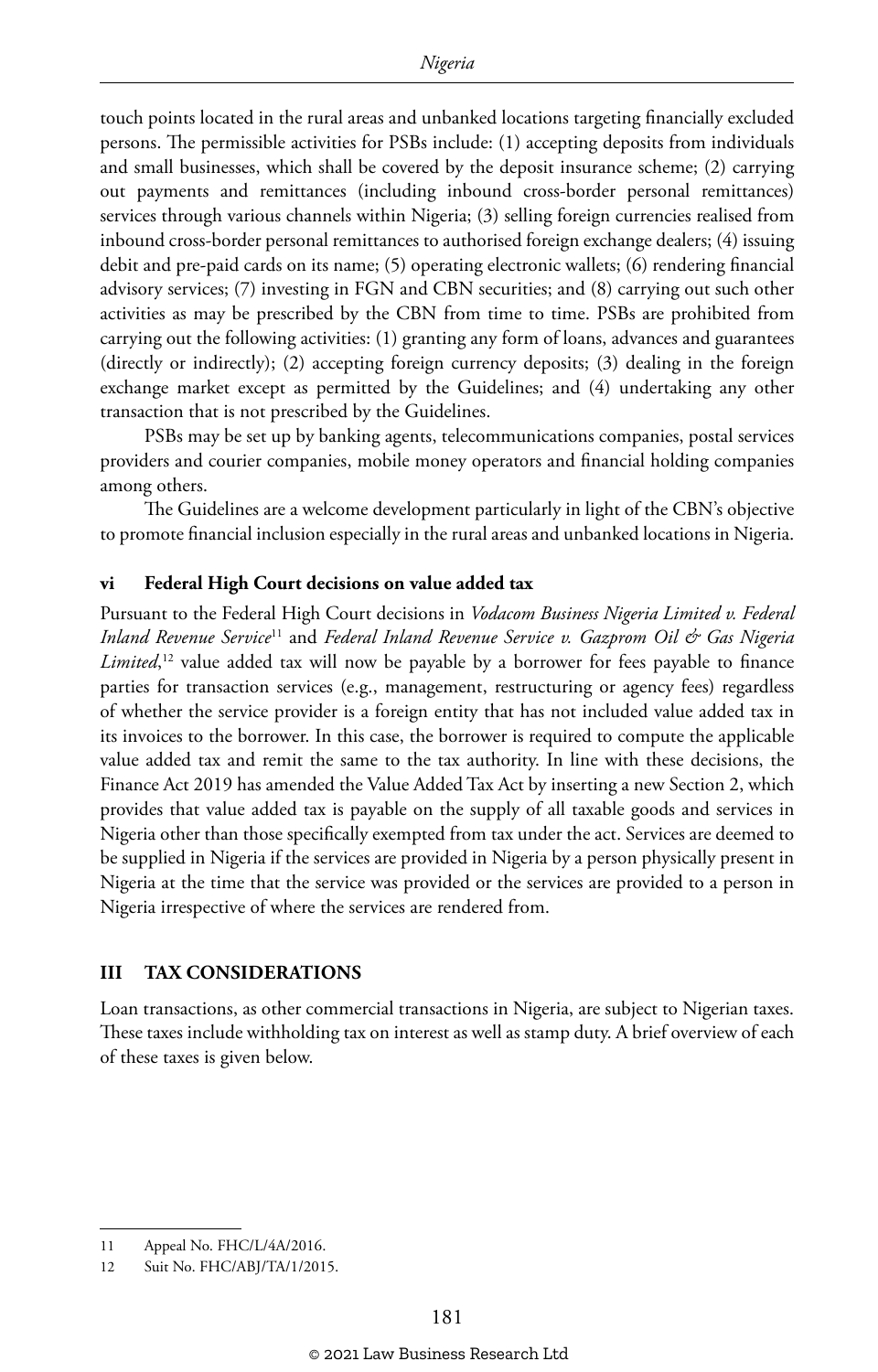### **i Withholding tax**

Interest on loans is generally subject to withholding tax payable at the rate of 10 per cent of the relevant interest sum. However, where lenders are domiciled in countries with which Nigeria has entered into double taxation agreements (DTAs), the applicable rate of tax will be 7.5 per cent of the interest amount, pursuant to the relevant DTA. Nigeria recently ratified the double taxation treaty that it entered into with Spain, thus bringing the total number of countries that Nigeria has a DTA arrangement with to 13.

With respect to loan documentation, market practice is that loan agreements are drafted to include gross-up provisions such that the borrower is obliged to pay an additional amount to the lender with interest, to ensure that the lender receives and retains the same amount that it would have received had no tax been withheld therefrom, or otherwise due as a result of the payment. The practical effect of grossing up is that the lender receives the agreed interest sum while still fulfilling its withholding tax obligation under Nigerian law.

#### **ii Stamp duty**

The Stamp Duties Act requires any instrument executed in Nigeria – or that relates, wheresoever executed, to any property situated or any matter or thing done or to be done in Nigeria – to be stamped and the appropriate stamp duty paid in respect of the instrument.

With respect to secured facilities, the practice is usually to stamp the security document at the relevant *ad valorem* rate, and the loan agreement would then be stamped at a nominal rate of 500 naira for the original and 50 naira for each counterpart copy.

The Finance Act 2019 defines 'instruments' to include electronic documents. The legal effect of which is that electronic documents (including copies of agreements) are accepted for the purpose of stamp duty payment by the various stamp duties offices. The 2019 Finance Act also puts to rest the argument as to whether a document is only received in Nigeria when the physical copy of the document is received in Nigeria. Such documents will now be deemed to have been received in Nigeria if an electronic copy of such document is transmitted into Nigeria and the obligation to stamp begins to count from the date of receipt into Nigeria.

Prior to December 2016, loan agreements with respect to unsecured facilities executed in Nigeria – or that relate to any property situated, or any matter or thing to be done, in Nigeria – would usually attract a nominal stamp duty of 500 naira for an original and 50 naira for each counterpart. Deriving its powers from the Stamp Duties Act, the Federal Inland Revenue Service issued a public notice in December 2016 stating that unsecured facility agreements are to be stamped at an *ad valorem* rate of 0.125 per cent of the loan amount. Where the tenor of the unsecured loan agreement does not exceed 12 months, it can be stamped at a nominal rate of 500 naira.

Under the 2020 Finance Act, the stamp duty provisions introduced an electronic money transfer levy of 50 naira on electronic transfer of money kept in any account in a bank or financial institution in substitution for stamp duties on bank transfers.13 The threshold will apply to e-transfers of 10,000 naira or more. This replaces stamp duties on electronic receipts or electronic transfer for money deposits.

<sup>13</sup> Sections 47 and 48 Finance Act 2020.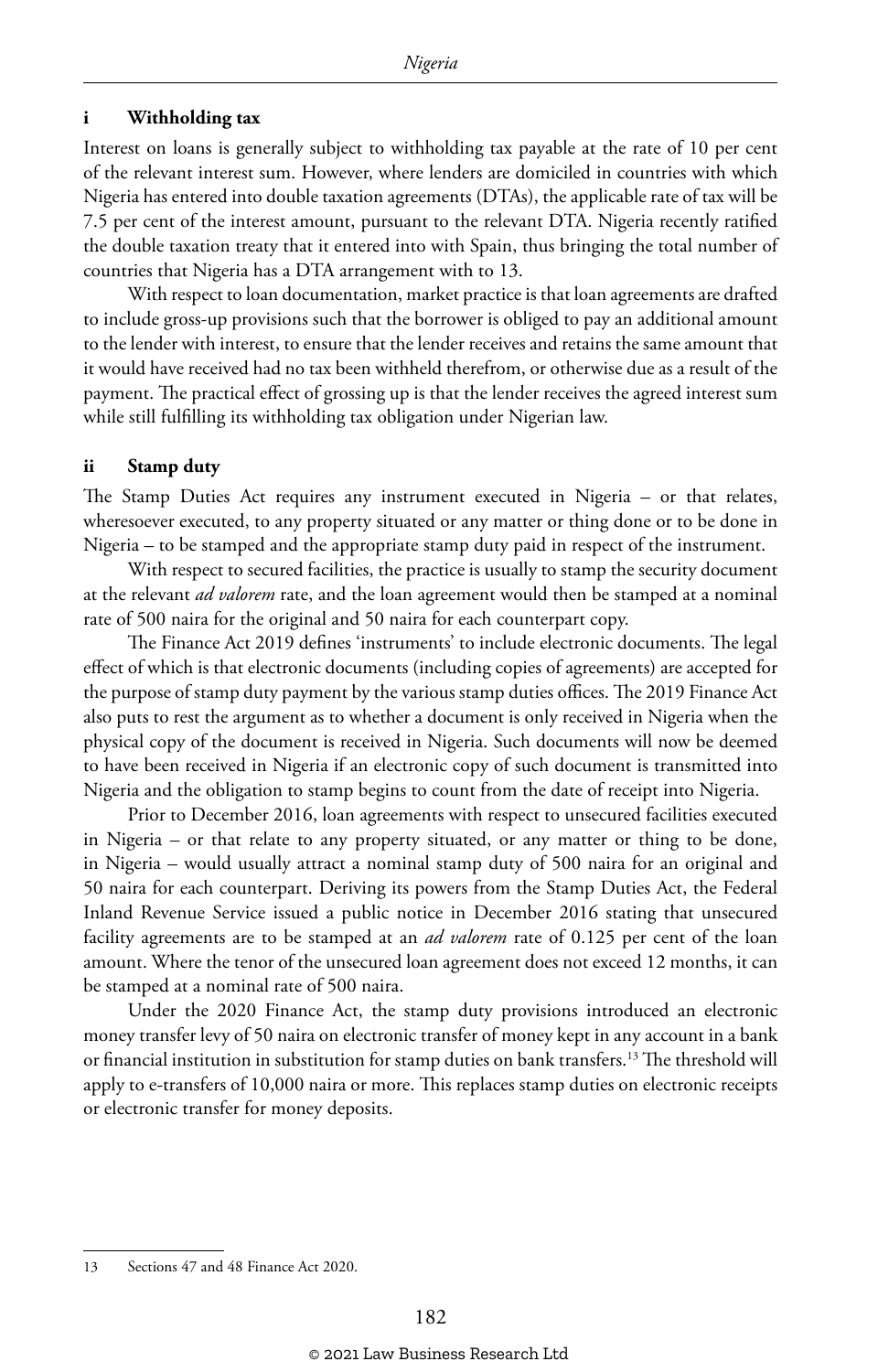# **iii Introduction of the significant economic presence rule under the Personal Income Tax Act (PITA) pursuant to the 2020 Finance Act**

Where an individual, executor or trustee carries on the business of management, consultancy and professional services, the gains shall be deemed to be derived in Nigeria to the extent that this an individual has significant economic presence (SEP) in Nigeria. The Minister of Finance may issue an Order to define the activities that constitute a SEP of a non-resident person under the PITA. Our view is that this may result in double tax on non-residents who pay tax on their global income in their country of residence and also pay tax in Nigeria upon having been determined to have SEP in Nigeria,. It is expected that just as with the SEP regulations for companies, these provisions will be made subject to any applicable treaties between Nigeria and other countries.

# *Compliance with FATCA*

Nigerian financial institutions comply with the Foreign Account Tax Compliance Act (FATCA) by creating FATCA compliance units to oversee and ensure that FATCA reporting requirements are met. From a transactional perspective, financial institutions may allocate FATCA risk by inserting certain clauses and representations to minimise downside risks that may occur.<sup>14</sup> To assist with the above, the LMA template, which may be adopted by financial institutions, sets out information necessary to ensure compliance with FATCA.

# **IV CREDIT SUPPORT AND SUBORDINATION**

# **i Security**

Nigerian law recognises various types of security interests. These security interests may be created over movable assets (tangible and intangible) and immovable assets (real estate) located in Nigeria. These interests may be taken in the form of a mortgage, charge, pledge, lien or assignment, depending on the type of property.

# *Real estate or immovable property*

Security over an immovable asset may be granted by way of a mortgage or a charge. A mortgage over land or other immovable assets may be created by way of a legal or equitable mortgage. A legal mortgage involves a transfer of the legal title in the immovable asset by the mortgagor to the mortgagee as a security for the payment of the mortgagor's debt. However, an equitable mortgage of an immovable asset is created by the mortgagor or borrower depositing the title deeds to the property with the lender, with or without a memorandum of deposit. An equitable mortgage creates a personal right against the mortgagor, which cannot be exercised without an order of the court.

A fixed or floating charge may also be created on an immovable property. A fixed charge is created over a specific immovable property of the chargor, thereby restricting the right of the chargor to deal with the asset without the consent of the chargee. However, a floating

<sup>14</sup> Jide Bablola, 'Foreign Account Tax Compliance Act (FATCA) – A Nigerian Perspective', www.odujinrinadefulu.com/content/foreign-account-tax-compliance-act-fatca-%E2%80%93-nigerianperspective.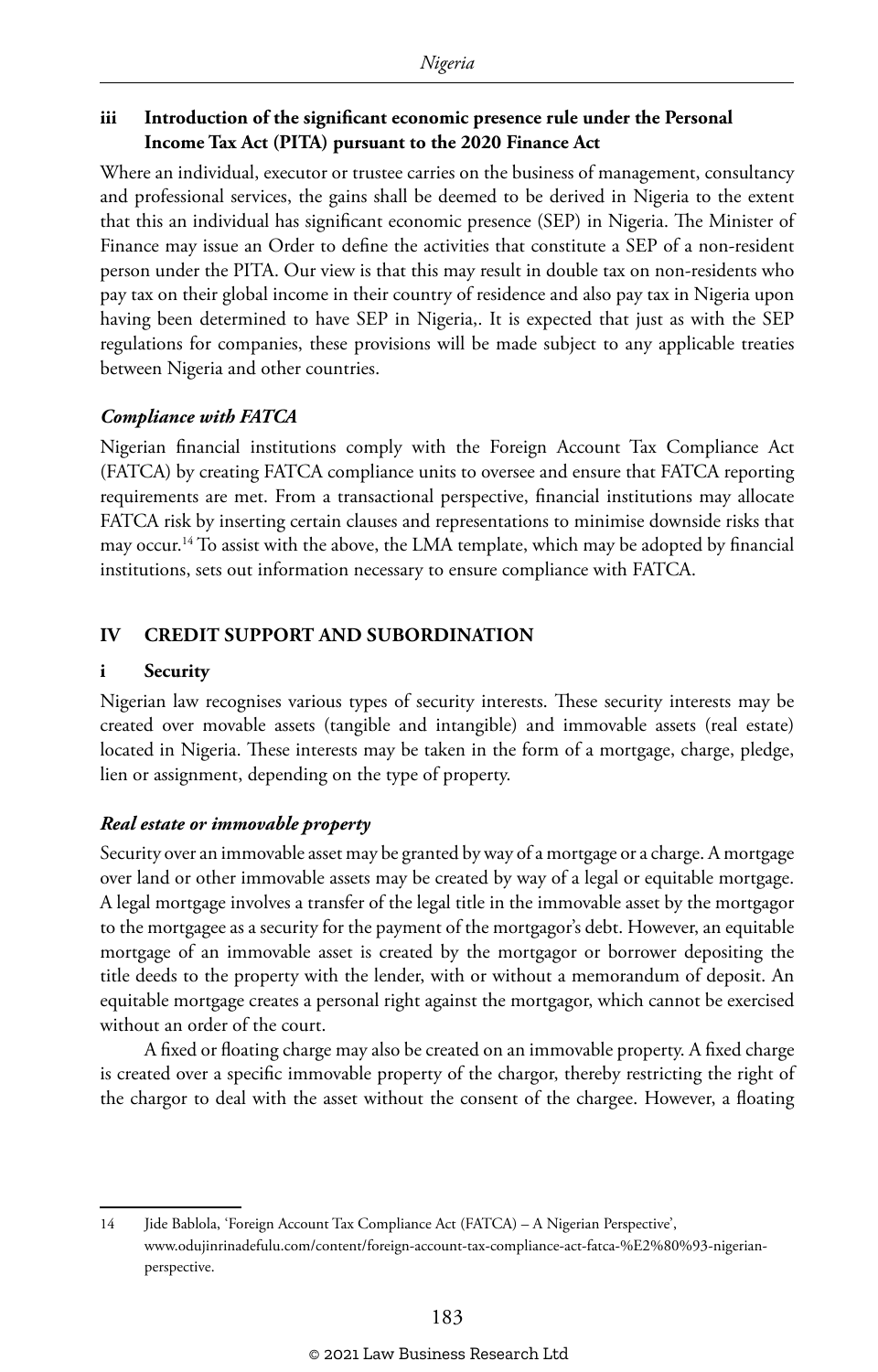charge may be taken over a whole or specific immovable property owned by the chargee. A floating charge does not attach to a specific asset until there is a specific event that will cause the charge to crystallise.

To create an enforceable legal mortgage or a fixed charge over an immovable property, the security interest must be duly perfected as required under Nigerian law. The deed creating the legal mortgage or the fixed charge is required to be stamped (with *ad valorem* stamp duty being payable) and the consent of the governor of the state where the land is situated must be obtained. In addition to the requirement that the deed must be registered at the relevant land's registry, where the party providing the security is a company, the deed must be registered at the Corporate Affairs Commission (CAC). Registration of a charge at the CAC will constitute constructive notice of the matters specified in the particulars of the charge.

Pursuant to the Companies and Allied Matters Act, a company is required to maintain a register of charges at the registered office of the company. The register of charges maintained by the company should contain a description of the property charged, the amount of the charge and the name of the person entitled to the charge.15 Thus, where a company creates a charge over its assets, it is required to enter the details of the charge in the register maintained by the company.

#### *Shares*

Similarly, security may also be taken over shares of a company incorporated in Nigeria by way of a mortgage or a charge. To take a legal mortgage over shares, the mortgagor must transfer legal title to the shares to the lender, on the condition that the shares will be transferred back to the borrower on repayment of the loan. The lender must be registered in the company's register of members as the owner of the shares. An equitable mortgage of shares is created by depositing the share certificates with the lender or a security trustee appointed by the lender. Where an equitable mortgage is created, legal title to the shares is not transferred to the mortgagee (bank or security trustee).

Security can also be taken over shares by way of a fixed or a floating charge. Under Nigerian law, there is no requirement to register a share charge at the CAC where the nature of the security created is a fixed charge or a legal mortgage. A floating charge over shares, however, is required to be registered at the CAC. Though a fixed charge over shares is not a registrable instrument, certain practitioners have increasingly been filing a fixed charge as a miscellaneous document at the CAC, to notify third parties that conduct a search on the records of the company creating the charge of the existence of the charge. To facilitate enforcement of the security, lenders usually require the borrowers to execute a blank share transfer form. The Companies and Allied Matters Act also requires any person claiming to be interested in any shares, dividend or interest on them to serve on the company a notice of interest in order to protect his or her interest in these shares.<sup>16</sup> Upon receipt of the notice of interest, the company is required to enter in its register of members the fact that notice has been served on the company. The effect of this notice is that the company will be precluded from transferring or making any payment contrary to the terms of the notice until the expiration of 42 days' notice to the claimant to the proposed transfer or payment.

Security may also be created over shares that are dematerialised and kept with a central depository. The company that operates Nigeria's central depository for listed shares is the

<sup>15</sup> Section 216 of the Companies and Allied Matters Act 2020.

<sup>16</sup> Section 180 of the Companies and Allied Matters Act 2020.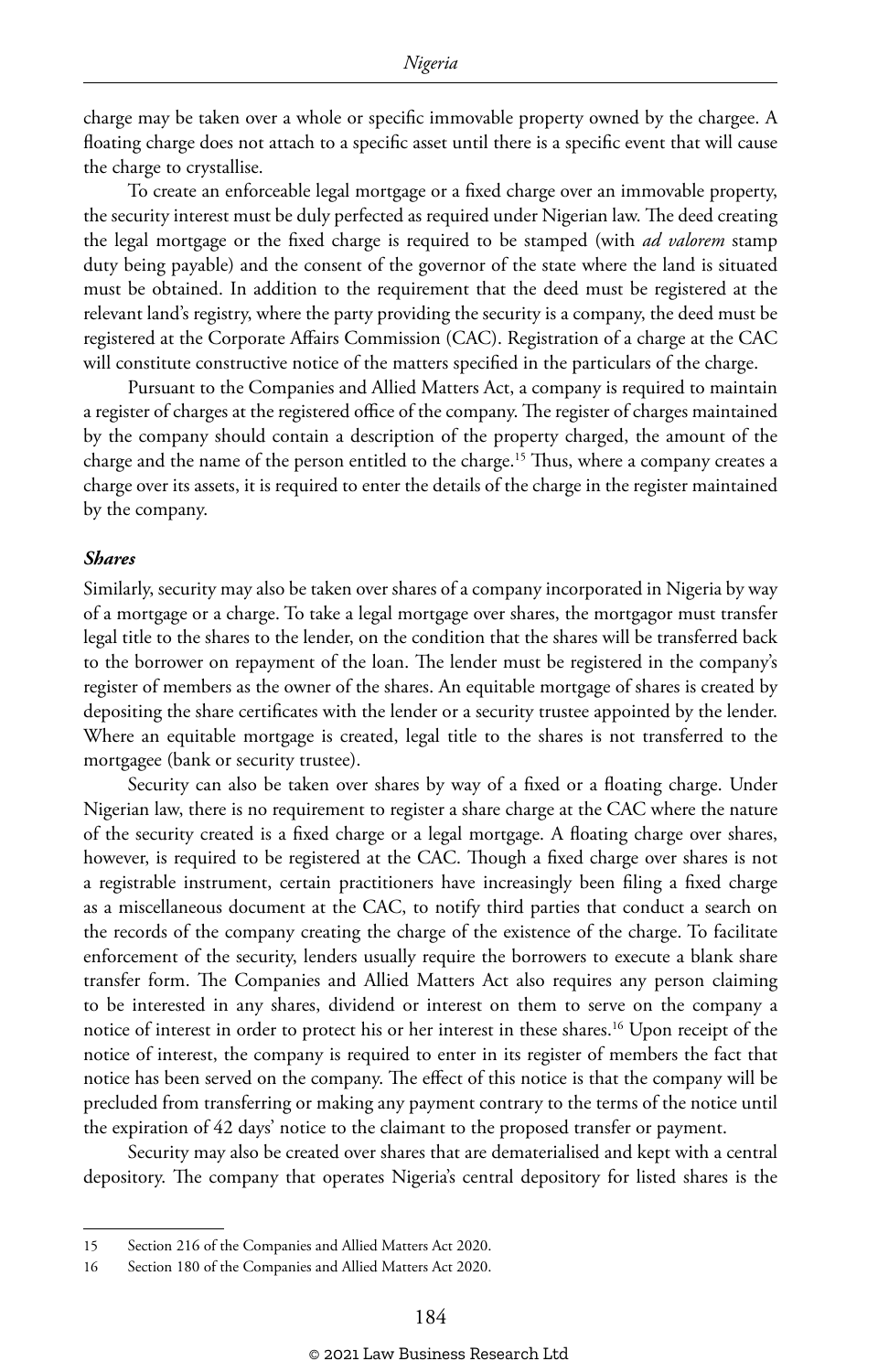Central Securities Clearing System (CSCS). A memorandum executed by both parties requesting the CSCS to place a 'lien' on a specific quantity of shares, or all the shares of an account owner, is required to be forwarded to the CSCS. 'Lien' is used in this sense as a description for the security interest that is created over the shares or account.<sup>17</sup> Legally, the nature of the security interest that is created is a floating charge over the shares and, as such, will require registration of the interest at the CAC if the party granting the security is a company.

Also, an undated letter signed by the party creating the security, authorising the lender to sell the shares in the event of default at the expiry of the loan due date, must be given to the lender, as the CSCS would require this document if the lender wishes to realise the security.

There is an erroneous practice in Nigeria of creating a pledge over shares. An asset can only be pledged if it is transferable by delivery of possession.<sup>18</sup> Usually, the owner of the shares has a share certificate that evidences entitlement to the shares concerned. This is not, however, a document of title, as legal title only passes to the lender when he or she becomes the registered holder of the shares rather than mere possessor of the share certificate.19 Thus, where a party purports to create a pledge over shares, the legal effect of that is a floating charge, which could be held to be void for lack of registration.20

#### *Bank accounts*

Under Nigerian law, a security interest may be created over the money in bank accounts by way of a fixed or floating charge. A fixed charge is created over deposits in bank accounts where the parties expressly state that they have created a fixed charge over the bank account, which must be adequately and sufficiently described in the security document; and the bank or security trustee must have control of how the funds deposited into that account are managed or dealt with.

Where the charge created on the security is a floating charge, the chargor controls the charged accounts until the charge crystallises into a fixed charge following certain events stipulated under the security document. A floating charge over cash deposits will require registration at the CAC. The registration must be preceded by the payment of stamp duty on the document creating the charge, usually at an *ad valorem* rate.

#### *Other assets used as security*

Security can be created over intellectual property, such as patents, trademarks, copyright and designs.<sup>21</sup> Usually, parties execute a deed setting out the terms and conditions on which the security is granted. Security may also be created over a company's claims and receivables, which can be by way of an assignment, or a floating or fixed charge. Assignments must be in writing and must be preceded by the payment of stamp duty on the deed of assignment, at an *ad valorem* rate and registered with the CAC.

<sup>17</sup> Richard Calnan, *Taking Security: Law and Practice* (2006).

<sup>18</sup> *Cogg v. Bernard* (1703) 2 Ld Raym 909.

<sup>19</sup> Richard Calnan, *Taking Security: Law and Practice* (2006).

<sup>20</sup> Joanna Benjamin, *Interests in Securities: A Proprietary Law Analysis of the International Securities Markets*  (2000).

<sup>21</sup> Section 197(2)(i) of the Companies and Allied Matters Act, Laws of the Federation of Nigeria 2004.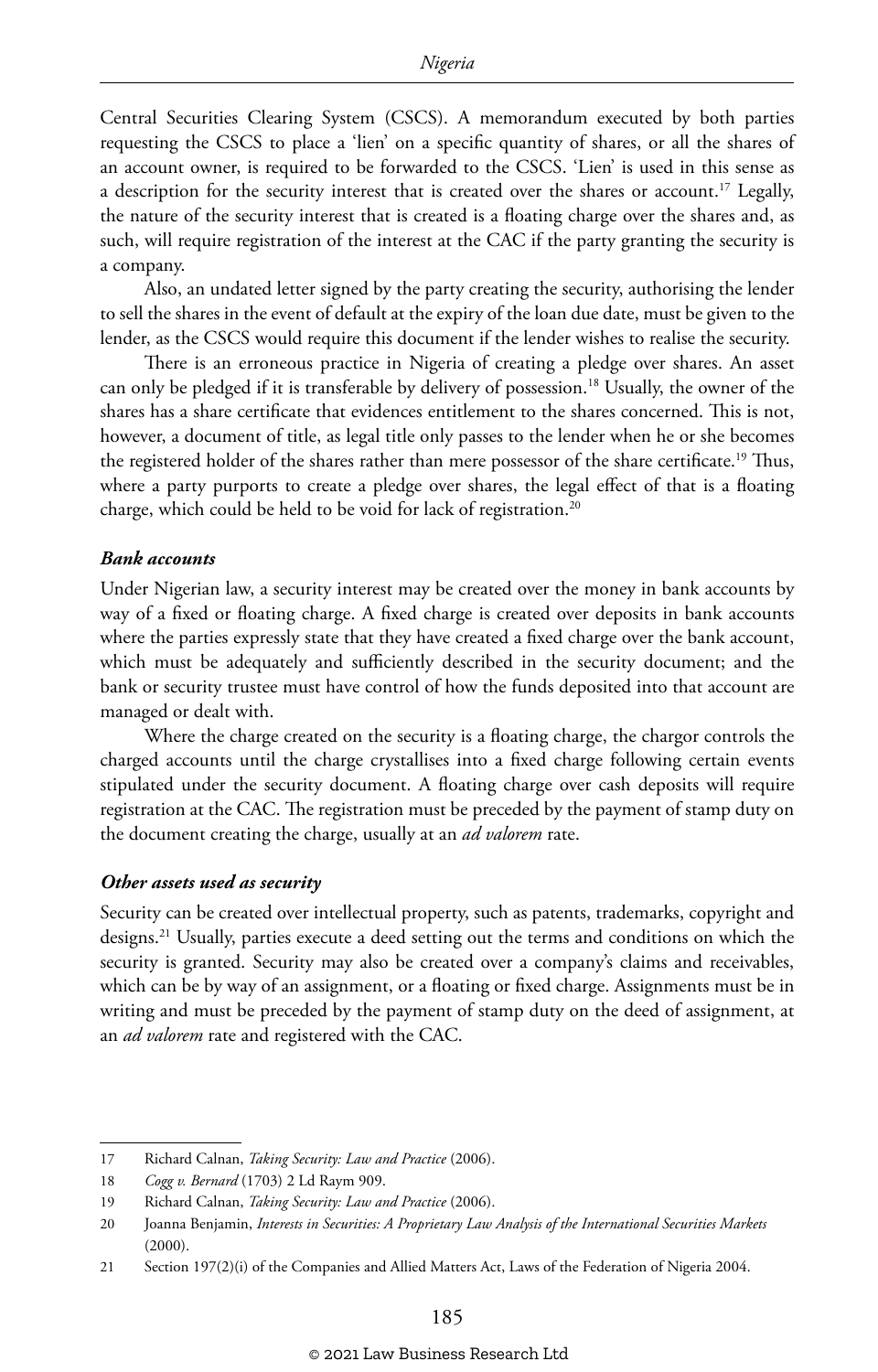### *Costs of perfection of security interests*

Where the security is immovable property, the consent of the governor of the state where the property is situated must be obtained, and this usually attracts the payment of a fee that varies from state to state. Once the governor's consent has been granted, the security interest over the land must be registered at the relevant state's lands registry, which also attracts a fee that varies from state to state.

With respect to companies creating security over their assets, the Companies and Allied Matters Act 2020, which was signed into law on 7 August 2020, reduced the fees for registration of security from 1 per cent in respect of private companies and 2 per cent in respect of public companies to 0.35 per cent of the secured amount. The stamp duty payable on a debenture deed or deed of share charge is 0.375 per cent of the secured amount. In respect of security by way of assignment, the stamp duty payable on the deed of legal mortgage and assignment is at an *ad valorem* rate of 1.5 per cent.

Nigerian law recognises the rights of parties to commercially structure their transactions to allow the security documents to be stamped for an initial amount and then subsequently upstamped for additional sums.22 Consequently, on a large financing, parties may agree for the security documents to be stamped to cover a certain value, which may be less than the value of the amount that has been borrowed.

The Secured Transactions in Movable Assets Act (STMAA), which was signed into law in June 2017, creates a new registration regime for security interests in movable assets with an express exclusion of security over land, vessels and mortgages. Under the STMAA, charges over movable assets are to be registered at the National Collateral Registry (NCR). The NCR registration fee is a flat sum of 1,000 naira.

### **ii Guarantees and other forms of credit support**

Guarantees are a common form of security used in finance transactions. A guarantee must be in writing (or evidenced in writing) and signed by the guarantor or a person authorised by the guarantor. Where no consideration has been furnished for issuing the guarantee, it must be granted by way of a deed. In accepting corporate guarantees, it is important to ensure that the issuance of the guarantee, as well as its value, is permitted under the articles of association of the guarantor.<sup>23</sup>

### *Negative pledges*

Negative pledges are designed to mitigate risk to lenders by prohibiting the borrower from creating security or quasi-security over its property, without first obtaining the prior consent of the lender or granting the lender commensurate or similar security as well.

The most common forms of quasi-securities used in Nigeria include hire purchase agreements, retention of title clauses in contracts, conditional sale agreements, negative pledges and letters of comfort.

<sup>22</sup> Section 227 of the Companies and Allied Matters Act.

<sup>23</sup> N Okafor, O Okafor, J Eimunjeze and D Adesina, 'Lending and Taking Security in Nigeria: overview', https://uk.practicallaw.thomsonreuters.com/4-524-5665?transitionType=Default&contextData= (sc.Default)&firstPage=true&bhcp=1.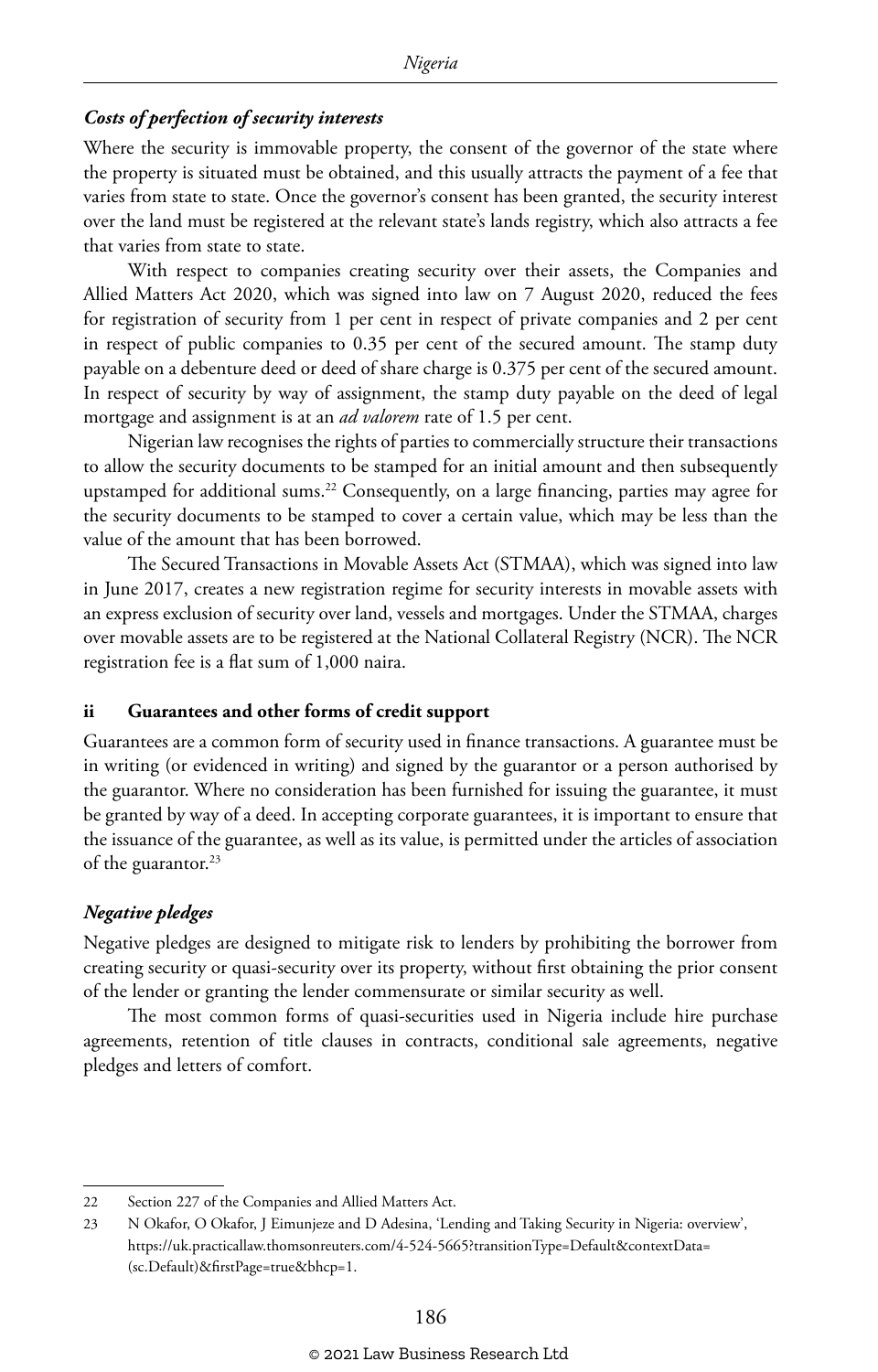# **iii Priorities and subordination**

#### *Priorities*

Security interests are typically ranked and given priority according to the date of their creation and their nature – whether legal or equitable. Generally, a legal interest will rank in priority over an equitable interest.

A fixed charge will usually have priority over a floating charge, unless the terms on which the floating charge was granted prohibited the company from granting any latter charge having priority over the floating charge and the person in whose favour the latter charge was granted had actual notice of that prohibition at the time when the charge was created.

Where more than one creditor has the same type of security interest – for instance, where there are two legal interests over the asset of the borrower – the security interest that was registered first will rank ahead of the subsequent secured party.

With respect to security created over the assets of a company incorporated under the laws of Nigeria, where the security is not registered within 90 days of the date of creation or another prescribed period, the security becomes void against the liquidator of the company and other third-party creditors, but not the company.

#### *Subordination*

Ordinarily, contractual subordination is recognised and enforceable under Nigerian law. Creditors may agree among themselves to contractually vary the order of priority or waive or subordinate their security interests to those of other creditors. Creditors may enter into a contractual subordination arrangement whereby junior creditors agree to subordinate their payment rights to the payment of debts due to senior creditors or agree to turn over monies collected from the debtor to the senior creditors.

However, there is significant risk that these subordination arrangements would not be enforceable in winding-up proceedings commenced against the debtor company. This is because the legal rights accruing to junior creditors in bankruptcy are not affected by such arrangements and a liquidator is not bound to adhere to the subordination arrangement.<sup>24</sup> Under Nigerian bankruptcy laws, all unsecured creditors are ranked *pari passu* and the liquidator is required to distribute the assets of the insolvent company among them equally. Different rules apply to secured creditors, as they are entitled to enforce their security in satisfaction of the debt, even if the borrower is in liquidation.<sup>25</sup>

Intercreditor agreements are contracts between two or more creditors agreeing in advance on how their competing interests in their common borrower will be dealt with. It could contractually restrict junior creditors from commencing enforcement proceedings against the debtor company, provided that any of the obligations owed to senior creditors are outstanding.26 In the event of a breach, the senior creditors may have a right to proceed against the junior creditors and claim any proceeds received by the junior creditors pursuant to the terms of the intercreditor arrangement.

CBN Circular No. BSD/DIR/GEN/LAB/10/009 on the Review of the Limit on Foreign Currency Borrowings by Banks (the Circular), dated 13 February 2017, stipulates

<sup>24</sup> O Chukwu, O Nathaniel and U Okoli, 'Nigeria' in *Getting The Deal Through: Loans and Secured Financing* (2018).

<sup>25</sup> ibid.

<sup>26</sup> ibid.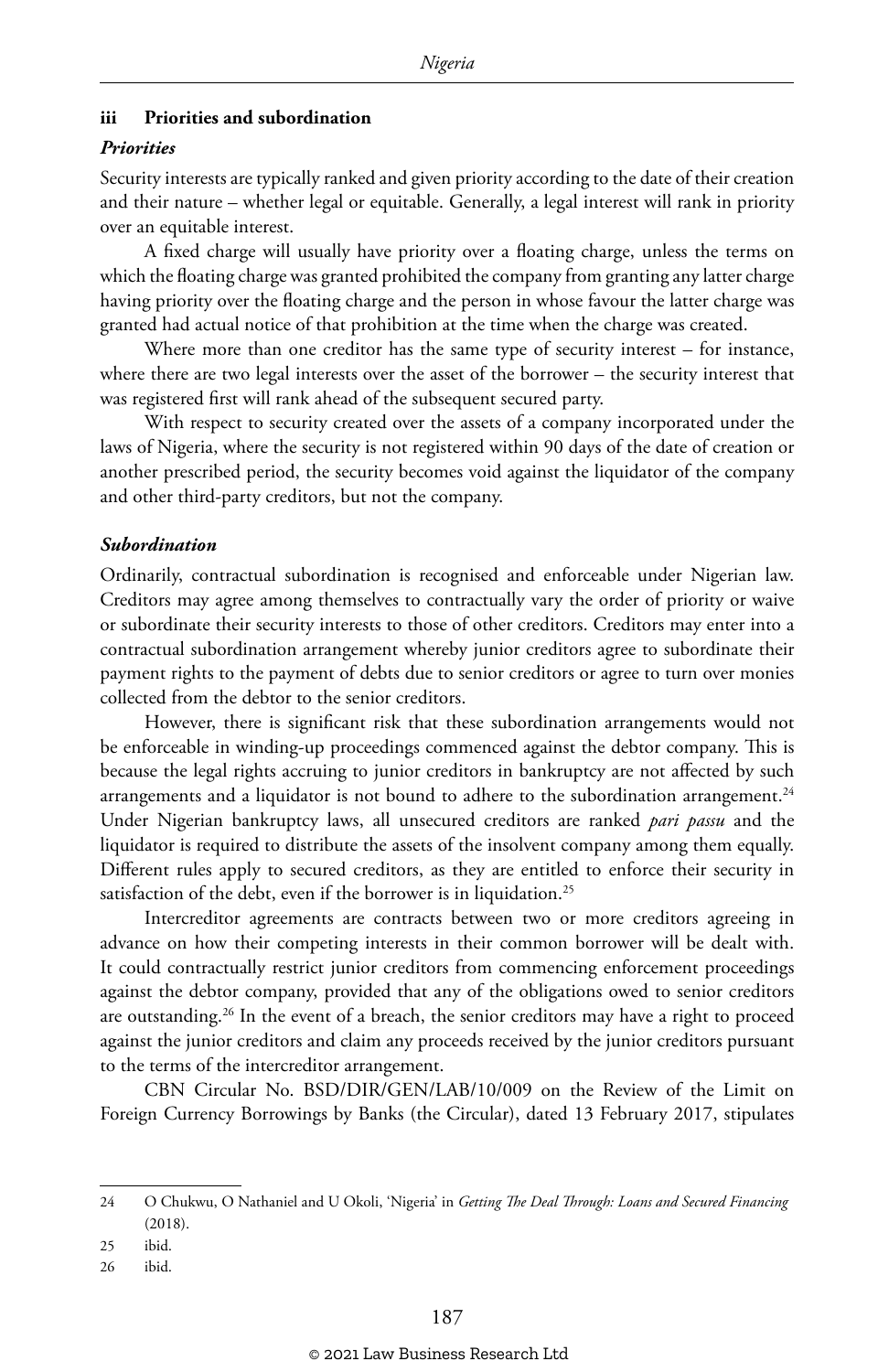that all foreign currency borrowings by a Nigerian bank must be subordinated debts with prepayments allowable only upon obtaining prior approval of the CBN. The Circular, however, does not stipulate the categories of foreign currency borrowings that are required to be subordinated and to what they should be subordinated. More clarity is therefore required from the CBN on the issue, especially as the Companies and Allied Matters Act, the Nigeria Deposit Insurance Corporation Act, the Banks and Other Financial Institutions Act and the Bankruptcy Act already set out the position under Nigerian law in relation to the priority of bank debts. Pursuant to these laws, the ranking of the debts of a Nigerian bank in the event of an insolvency is as set out below:

- *a* liquidator expenses;
- *b* depositor funds;
- *c* preferential debts, including: all local rates and charges due from the company at the relevant date that became due and payable within 12 months next before that date;
- *d* deductions made from the remuneration of employees and contributions of the company under the Pension Reform Act;
- *e* deductions made from the remuneration of employees and contributions of the company under the Pension Reform Act;
- *f* wages or salaries of any clerk or servant of the company;
- *g* wages of workers or labourers;
- *h* accrued holiday remuneration payable to clerks, servants, workers or labourers on termination of employment, or in the event of death;
- *i* secured debts;
- *j* unsecured debts; and
- *k* shareholders debt.

# **V LEGAL RESERVATIONS AND OPINIONS PRACTICE**

### **i Legal reservations**

The financial assistance rules applicable in Nigeria were amended pursuant to the CAMA 2020. Certain types of financial assistance transactions, such as the provision of collateral, guarantee or security by a company in support of a financing of the acquisition of the company's its own shares or the shares of its holding company upon meeting certain conditions, are now permitted.

The term 'financial assistance' is broadly defined to include 'a gift, guarantee, any form of security or indemnity, loan, any form of credit and any financial assistance given by a company, the net assets of which are thereby reduced to 50 per cent, or which has no net assets'.

The consequences of failing to comply with the financial assistance rules are serious, as any transaction that represents unlawful financial assistance is void and unenforceable. Furthermore, the company and its officers will be guilty of an offence and liable on conviction to a fine.

### **ii Opinions practice**

The typical types of opinions that are issued in a lending transaction are either: (1) a capacity and authority opinion, which confirms that the borrower has the capacity and the authority to enter into the opinion documents; or (2) a legal, valid, binding and enforceable (LVBE)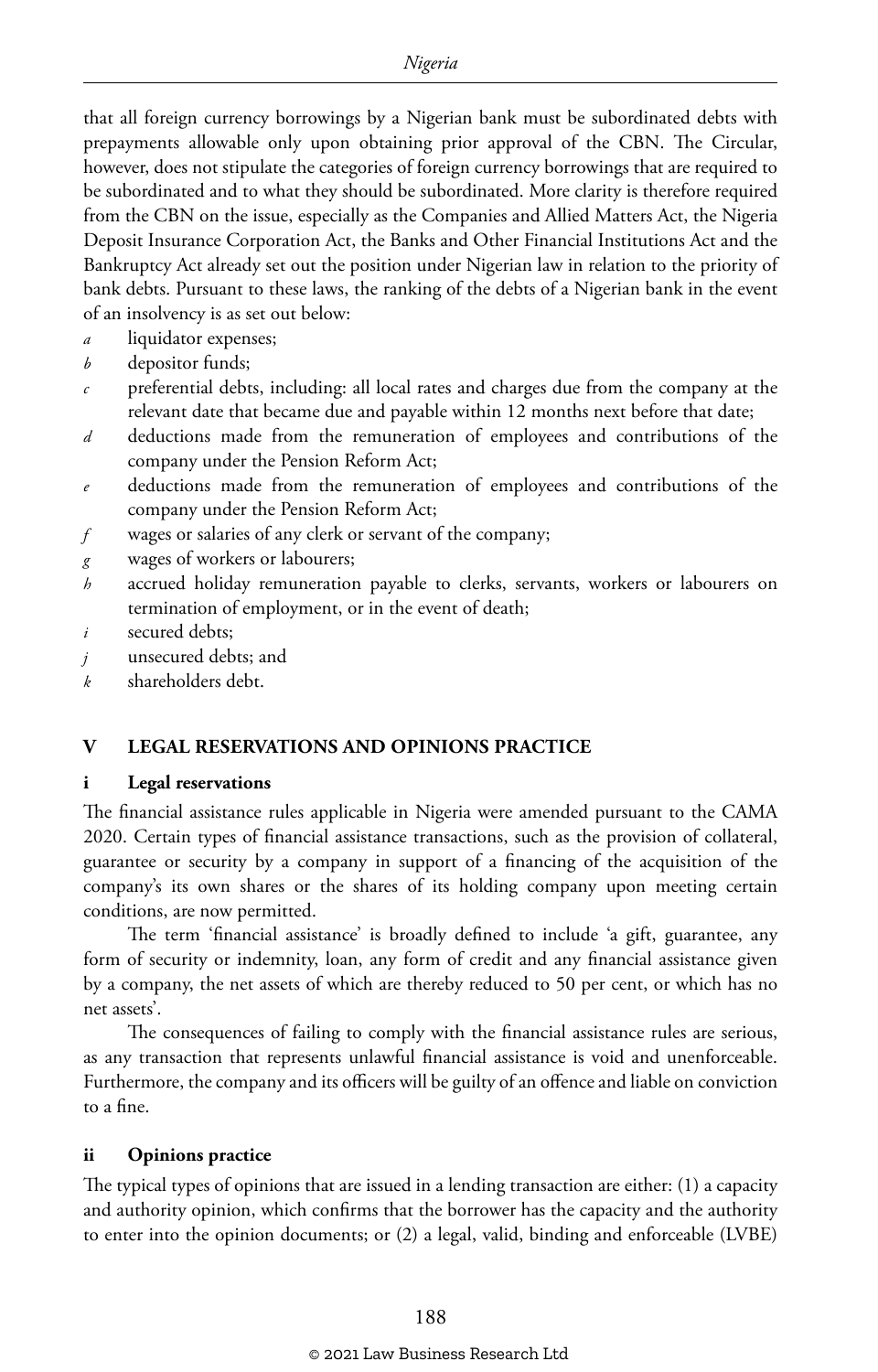opinion, which confirms the foregoing, as well as the fact that the obligations undertaken in the opinion documents are legal, valid, binding and can be enforced against the person with respect to whom the opinion is being issued.

Typically, for finance transactions conducted in Nigeria, the counsel to the lender is responsible for most of the transaction documentation, including the preparation of an LVBE opinion on the transaction. However, this does not preclude the lenders requiring that the borrower's counsel should also give a capacity and authority opinion.

#### **iii Choice of law and enforcement of foreign judgments**

Nigerian law permits contracting parties to freely choose the law that will govern their contract, provided that the choice of law is real, genuine, bona fide, legal and reasonable, and was not made in bad faith or contrary to public policy.

The governing law of the contract would determine the construction, validity and performance of the agreement.

In the same way, foreign judgments may be duly enforced in Nigerian courts, provided they are not contrary to the public policy of Nigeria. There are two regimes for the enforcement of foreign judgments: the statutory and the common law regimes. Statutorily, the Reciprocal Enforcement of Judgments Ordinance 1958 provides for the registration and enforcement of foreign judgments in Nigeria, specifically judgment obtained from the high courts in England or Ireland, or from the Court of Session in Scotland. Thus, under the statutory regime, the courts of Nigeria will recognise and enforce (without re-examination or relitigation of the matter adjudicated upon) any judgment rendered by the high courts of England, in respect of any suit, action or proceeding arising out of or in connection with the transactions, as long as they satisfy the requirements of the Reciprocal Enforcement of Judgments Ordinance.

Under the common law regime, Nigerian law recognises a procedure whereby a judgment creditor seeking to give effect to a foreign judgment (which does not fall within the purview of the statutory regime) may institute an action for the enforcement of the judgment according to the rules of Nigerian courts. This principle of enforcement of foreign judgments through the common law route has been given judicial recognition in a number of Nigerian cases.

Foreign arbitral awards are also enforceable in Nigeria without the need for a relitigation of the facts on merits. The New York Convention on the Recognition and Enforcement of Foreign Arbitral Awards (the Convention) has been given effect in Nigeria by the Arbitration and Conciliation Act, Cap A18 of the Laws of the Federation of Nigeria 2004. An arbitral award made in any country that is a party to the Convention will be enforced by the courts in Nigeria subject to the provisions of the Convention.

# **VI LOAN TRADING**

Loan trading may occur with both individual and company debts. The practice of loan trading at this time is generally through novation or assignment, where the lender transfers its rights under the loan agreement to a new lender. This new lender then assumes the position of the old lender, inclusive of its rights and obligations. This is, however, subject to the provisions of the loan documents and the required consent under the agreements between the initial lender and the borrower.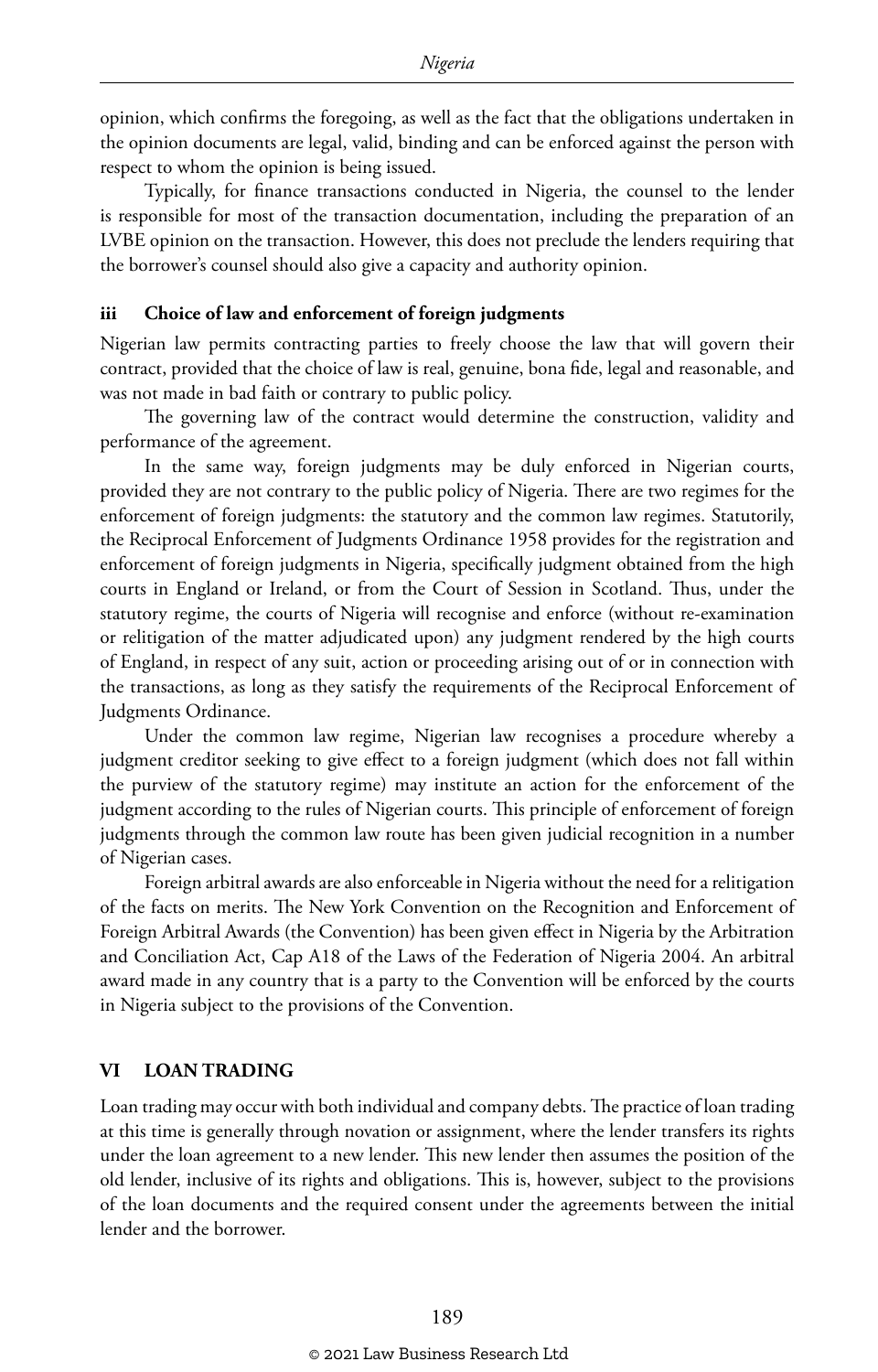A deed of assignment or a transfer certificate is usually executed between the initial lender and the new lender, which may contain an option for the assignor to assign to the assignee the benefit of any supporting security or guarantees related to the facility agreement. The provisions of the deed of assignment must not create new obligations but should only be limited to ongoing obligations on the part of the assignor. If the original lender still has obligations under the loan agreement (such as an obligation to make further advances to the borrower), it is advisable for a deed of novation to be executed.

Parties may also adopt a risk or funded participation arrangement, whereby the lender under a loan agreement subcontracts all or part of its risk to another financial institution or individual. In respect to a funded participation arrangement, the parties agree that the participant will fund the grantor, whereas for a risk participation, parties agree that the participant will reimburse the grantor on amounts unpaid by the borrower, following a payment default under the loan agreement.

# **VII OTHER ISSUES**

There are currently no other issues of note.

# **VIII OUTLOOK AND CONCLUSIONS**

The Nigerian government continues to make efforts through legislative and regulatory actions to promote economic growth, job creation and spur lending to the real sector of the economy. However, Nigeria continues to face significant headwinds, such as double-digit inflation, reduction in foreign currency earnings and liquidity, increasing oil subsidy payments and a significant funding requirement, to meet the country's infrastructure requirements.

It is anticipated that in the coming months, the federal government (through the CBN) will relax the foreign currency regulations such that the foreign exchange rate will become a more market-driven rate and also adopt policies that will attract more foreign currency inflows and investments into Nigeria whether in the form of portfolio investments, equity or international debt financings. In addition, the federal government is embarking on a number of infrastructure projects such as a public–private partnership model that will require private sector financing to get these projects bankable. Thus, it is important that financial institutions, especially international banks, have a good and deep understanding of new developments and reforms in Nigeria's banking and corporate law.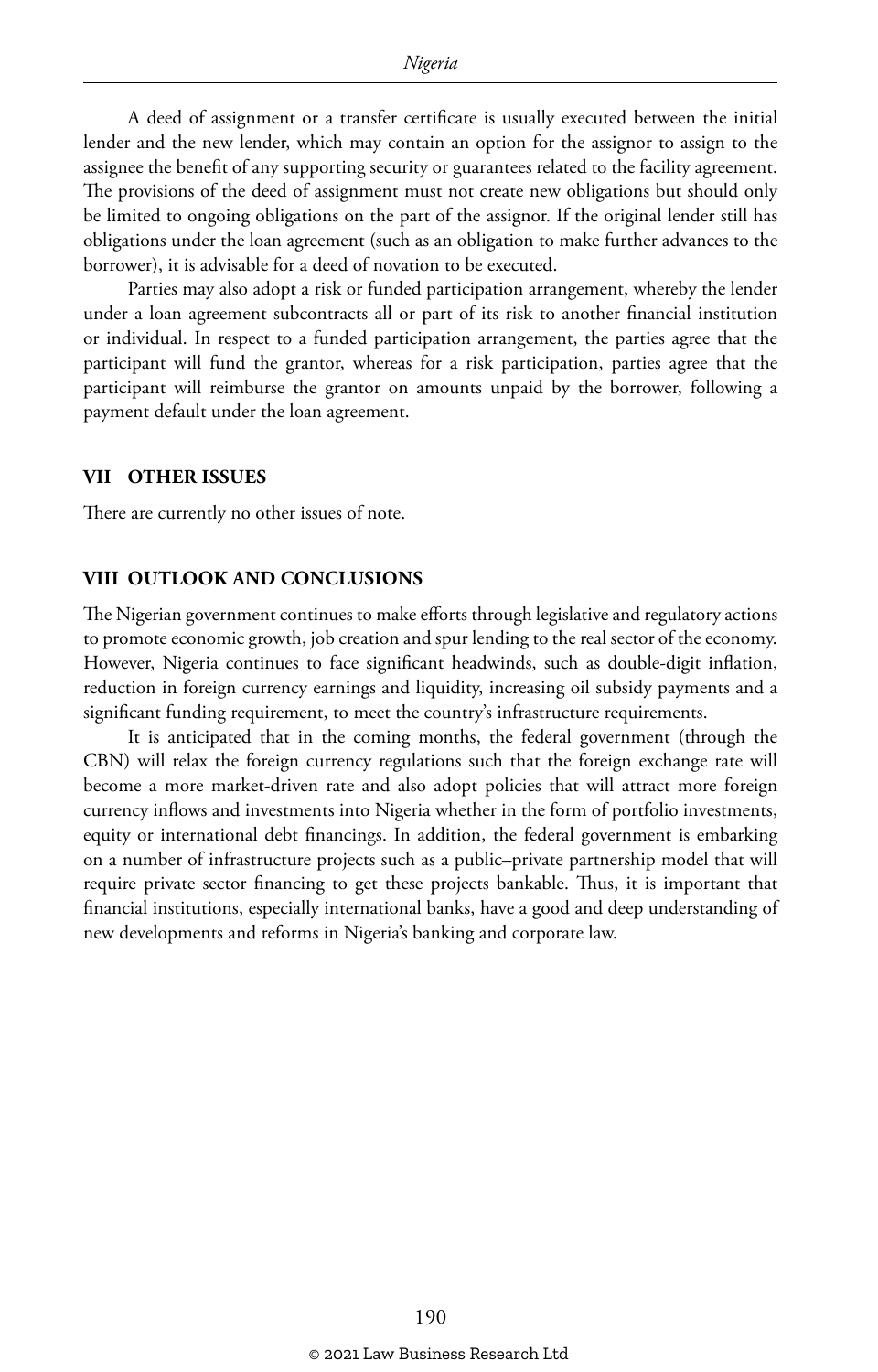# ABOUT THE AUTHORS

### **KOFO DOSEKUN**

#### *Aluko & Oyebode*

Kofo Dosekun is the chair of Aluko & Oyebode and heads the firm's corporate and commercial practice group. Kofo overseas the firm's banking and corporate finance team. She advises on multi-currency local and cross-border financing and has worked on various award-winning financings in the multibillion range.

She has over 38 years of experience in corporate and commercial, oil and gas, banking and corporate finance practice. She advises on energy, banking and finance, project finance structured trade finance, due diligence issues and advisory services, compliance, foreign investment advisory services, real estate and the regulatory framework relating to utilities and power.

She was ranked a Band 1 Lawyer in Banking and Finance by *Chambers Global*, 2020. In *Chambers Global* 2020, Kofo was described as a 'brilliant finance lawyer' by some of her private practice colleagues, as well as a skilled financing lawyer, who has been engaged by a range of lenders and borrowers on energy projects, corporate transactions and other commercial business matters. One source described her as 'one of the leading practitioners in Nigeria's budding derivatives market'. Kofo was inducted into *The Legal 500* Hall of Fame, making her the first and only lawyer in Nigeria to be recognised by *The Legal 500* for her work in banking, finance and capital markets.

She is a recipient of the Women in Business Law Award at the inaugural 2020 IFLR Sub-Saharan Africa Awards and is recognised as an IFLR1000 Women Leader. She is one of the only eight female practitioners that were recognised in Nigeria for 2020.

# **OLUDARE SENBORE**

#### *Aluko & Oyebode*

Oludare is a partner in the firm's banking & finance and project finance practice teams, and heads the firm's power team. He advises on matters such as syndicated lending, project and infrastructure finance transactions, structured trade finance, foreign investments, antitrust and the regulatory framework relating to utilities.

He has over 20 years' experience advising on corporate and commercial banking and corporate finance transactions. Oludare has been included among the top finance lawyers in Nigeria by several leading international legal publications. In the 2019 edition of *The Legal 500*, Oludare was recognised as a 'Next Generation Lawyer' in the banking, finance and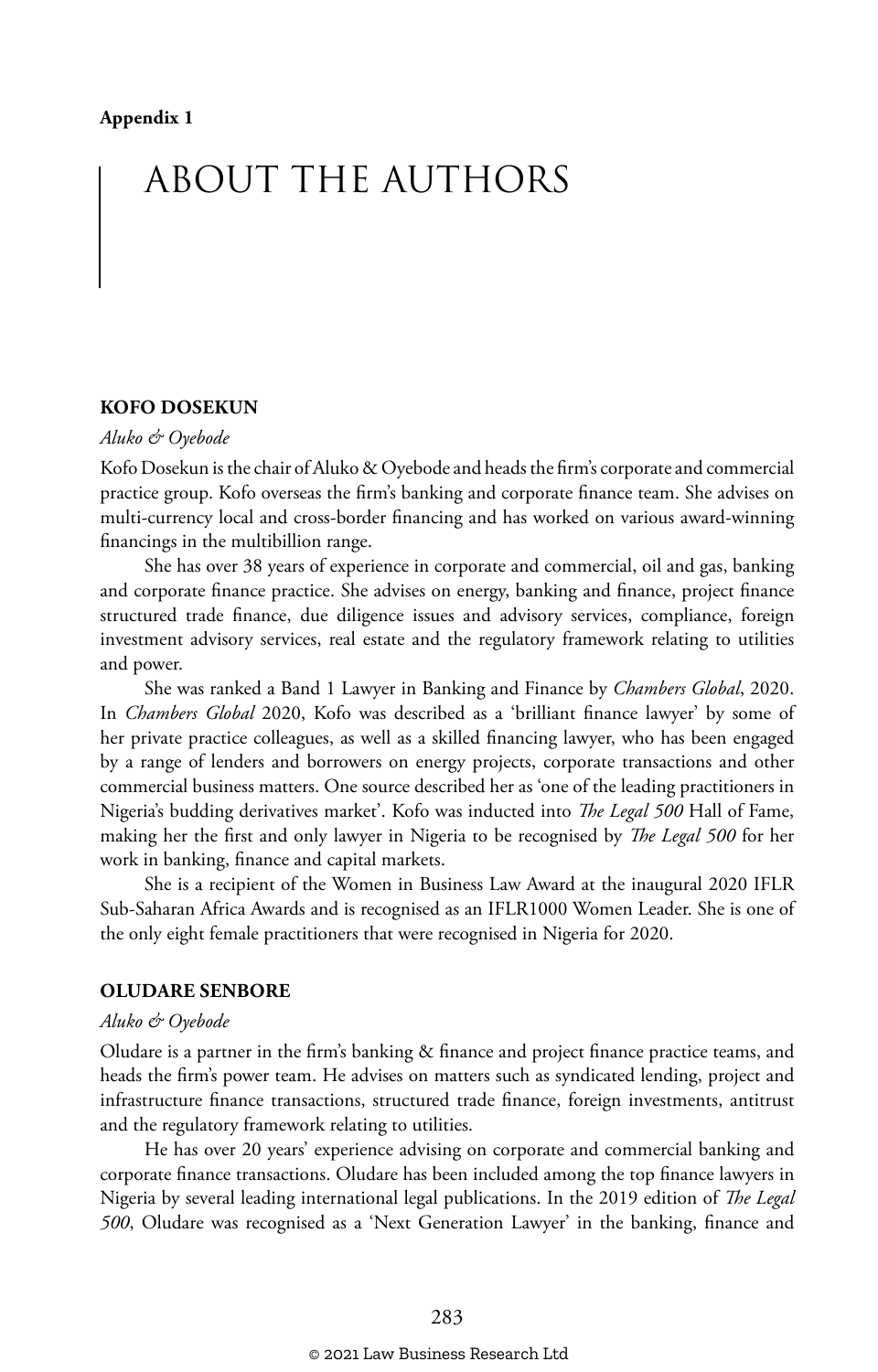capital markets practice. In addition, Oludare has been recognised by IFLR 1000 as a leading lawyer in banking, mergers and acquisitions and project finance as well as being recognised as a 'Next Generation Lawyer' in the banking, finance and capital markets practice.

# **OZIOMA AGU**

# *Aluko & Oyebode*

Ozioma is a core member of the firm's project/corporate finance and commercial team. She has experience in transactions bordering on energy and natural resources as well as project and corporate finance projects. Ozioma is a member of the Nigerian Bar Association and a member of the Chartered Institute of Arbitrators (UK Branch). In 2015, she graduated from the University of Nigeria with an LLB (Hons) and was admitted to the Nigerian Bar in 2016.

# **OLUWATAMILORE OLUWALAIYE**

# *Aluko & Oyebode*

Tamilore is an associate and a member of the firm's corporate finance and commercial team. She obtained her LLB in 2017 from Obafemi Awolowo University and was admitted to the Nigerian Bar in 2018.

# **OLUWASEUN AYANSOLA**

# *Aluko & Oyebode*

Oluwaseun is an associate and a member of the firm's corporate finance and commercial team. He obtained his LLB in 2018 from Obafemi Awolowo University and was admitted to the Nigerian Bar in 2019.

# **ALUKO & OYEBODE**

1 Murtala Muhammed Drive Ikoyi, Lagos Nigeria Tel: +234 1 462 8360 Fax: +44 207 681 3402 kofo.dosekun@aluko-oyebode.com oludare.senbore@aluko-oyebode.com ozioma.agu@aluko-oyebode.com oluwatamilore.oluwalaiye@aluko-oyebode.com oluwaseun.ayansola@aluko-oyebode.com www.aluko-oyebode.com